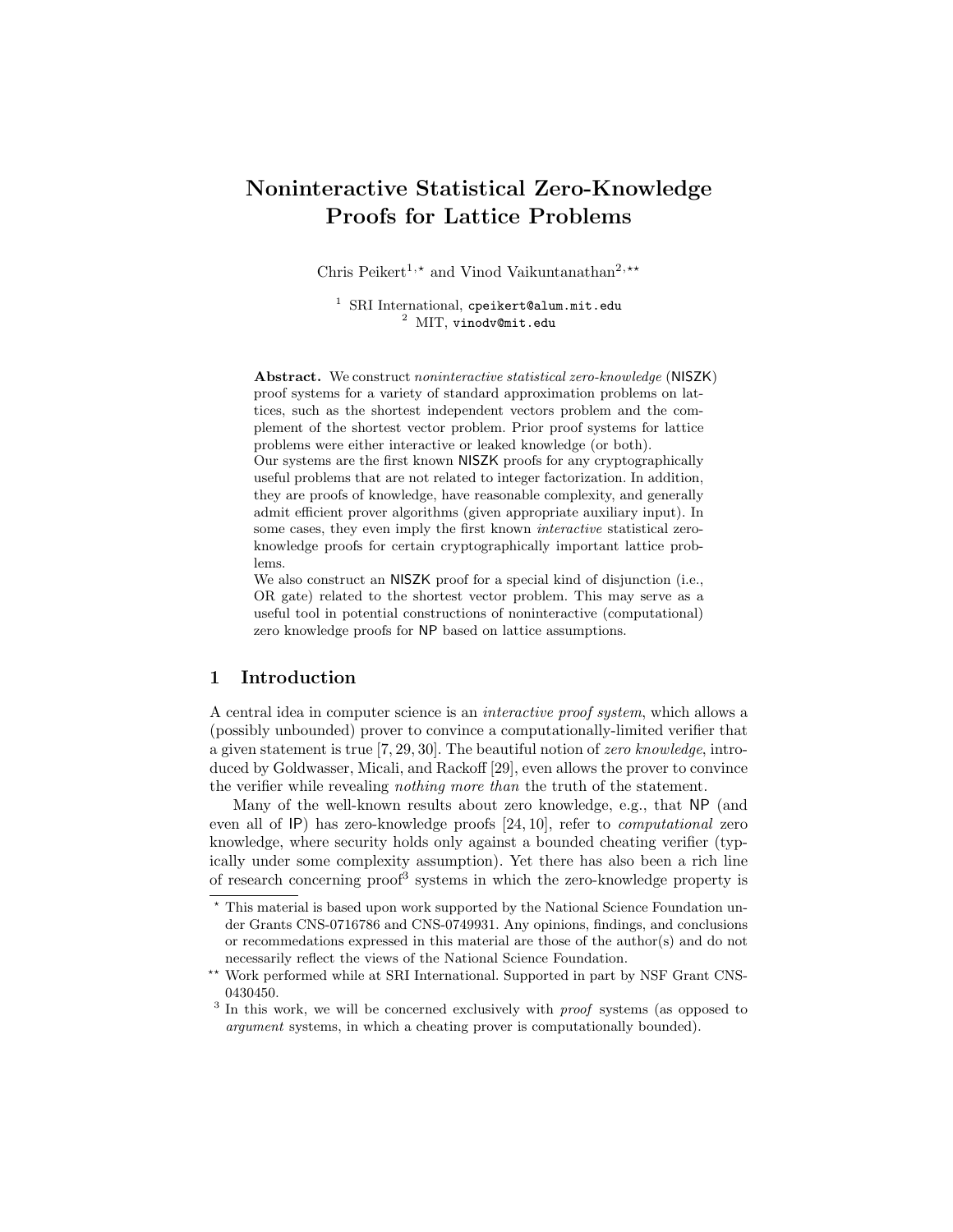statistical. The advantages of such systems include security against even unbounded cheating verifiers, usually without any need for unproved assumptions. Much is now known about the class SZK of problems possessing statistical zeroknowledge proofs; for example, it does not contain NP unless the polynomial-time hierarchy collapses [20, 2], it is closed under complement and union [38], it has natural complete (promise) problems [42, 28], and it is insensitive to whether the zero-knowledge condition is defined for arbitrary malicious verifiers, or only for honest ones [26].

Removing interaction. Zero-knowledge proofs inherently derive their power from interaction [25]. In spite of this, Blum, Feldman, and Micali [14] showed how to construct meaningful noninteractive zero-knowledge proofs (consisting of a single message from the prover to the verifier) if the parties simply share access to a uniformly random string. Furthermore, noninteractive computational zero-knowledge proofs exist for all of NP under plausible cryptographic assumptions [14, 13, 19, 31].

Just as with interactive proofs (and for the same reasons), it is also interesting to consider noninteractive proofs where the zero-knowledge condition is statistical. Compared with SZK, much less is known about the class NISZK of problems admitting such proofs. Clearly, NISZK is a (possibly proper) subset of SZK. It is also known to have complete (promise) problems [17, 27], but unlike SZK, it is not known whether NISZK is closed under complement or disjunction  $(OR).<sup>4</sup>$  Some conditional results are also known, e.g., NISZK = SZK if and only if NISZK is closed under complement [27] (though it seems far from clear whether this condition is true or not).

Applying NISZK proofs. In cryptographic schemes, the benefits of NISZK proofs are manifold: they involve a minimal number of messages, they remain secure under parallel and concurrent composition, and they provide a very strong level of security against unbounded cheating provers and verifiers alike, typically without relying on any complexity assumptions. However, the only concrete problems of cryptographic utility known to be in NISZK are all related in some way to integer factorization, i.e., variants of quadratic residuosity [14–16] and the language of "quasi-safe" prime products  $[21]$ <sup>5</sup>

Another important consideration in applying proof systems (both interactive and noninterative) is the complexity of the prover. Generally speaking, it is not enough simply to have a proof system; one also needs to be able to implement the prover efficiently given a suitable witness or auxiliary input. For interactive SZK, several proof systems for specific problems (e.g., those of [29, 36]) admit efficient provers, and it was recently shown that every language in

<sup>&</sup>lt;sup>4</sup> An earlier version of [17] claimed that NISZK was closed under complement and disjunction, but the claims have since been retracted.

<sup>5</sup> The language of graphs having trivial automorphism group is in NISZK, as are the (NISZK-complete) "image density" [17] and "entropy approximation" [27] problems, but these problems do not seem to have any immediate applications to cryptographic schemes.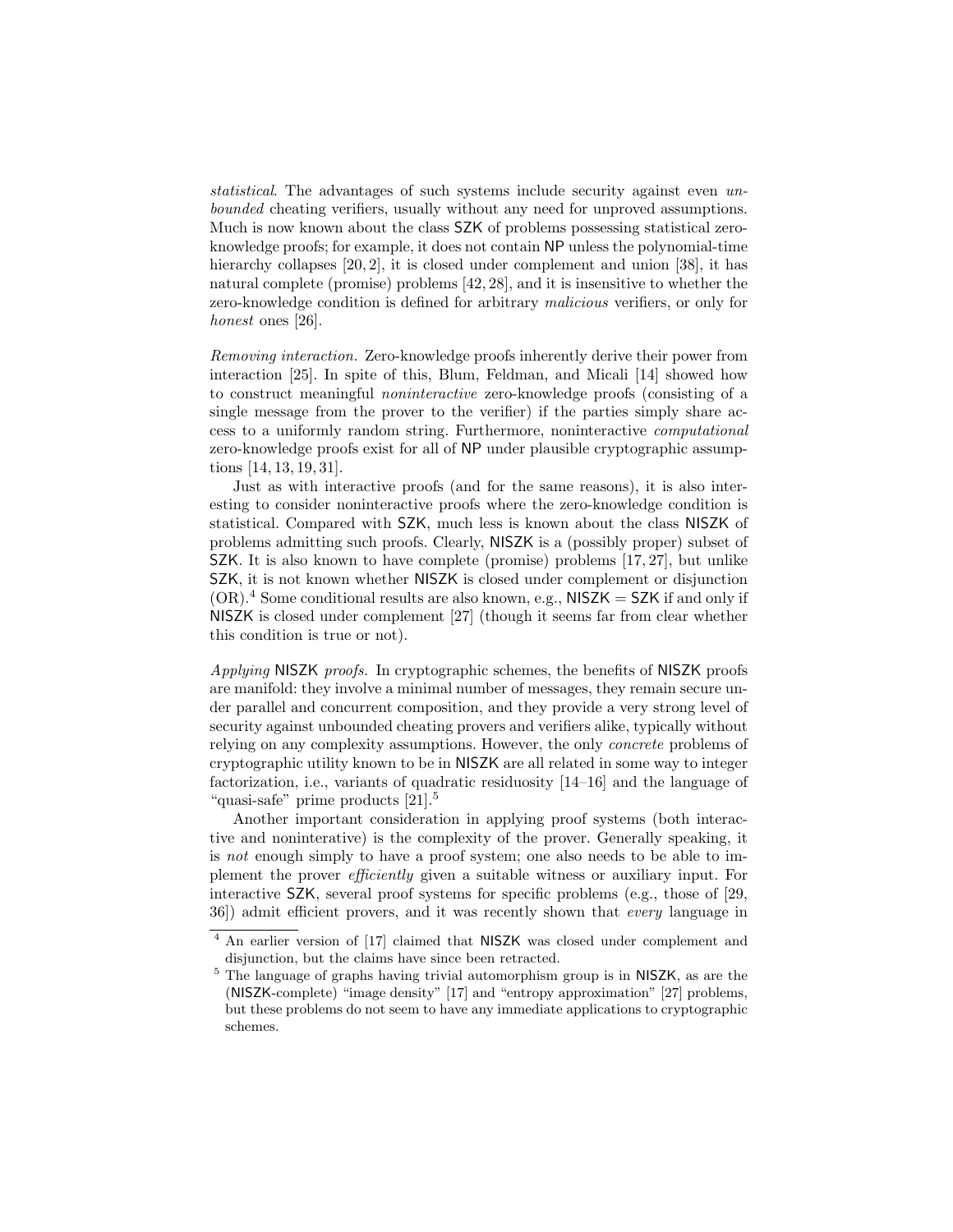SZK ∩ NP has an efficient prover [37]. For *noninteractive* statistical zero knowledge, prover efficiency is not understood so well: while the systems relating to quadratic residuosity  $[14-16]$  have efficient provers, the language of quasi-safe prime products [21] is known to have an efficient prover only if interaction is allowed in one component of the proof.

#### 1.1 Lattices and Proof Systems

Ever since the foundational work of Ajtai [4] on constructing hard-on-average cryptographic functions from worst-case assumptions relating to lattices, there has been significant interest in characterizing the complexity of lattice problems. Proof systems have provided an excellent means of making progress in this endeavor. We review some recent results below, after introducing the basic notions.

An *n*-dimensional lattice in  $\mathbb{R}^n$  is a periodic "grid" of points consisting of all integer linear combinations of some set of linearly independent vectors  $\mathbf{B} =$  ${\bf b}_1,\ldots,{\bf b}_n\}\subset\mathbb{R}^n$ , called a *basis* of the lattice. Two of the central computational problems on lattices are the shortest vector problem SVP and the closest vector problem CVP. The goal of SVP is to find a (nonzero) lattice point whose length is minimal, given an arbitrary basis of the lattice. The goal of CVP, given an arbitrary basis and some target point  $\mathbf{t} \in \mathbb{R}^n$ , is to find a lattice point closest to t. Another problem, whose importance to cryptography was first highlighted in Ajtai's work [4], is the shortest independent vectors problem SIVP. Here the goal (given a basis) is to find  $n$  linearly independent lattice vectors, the longest of which is as short as possible. All of these problems are known to be NP-complete in the worst case (in the case of SVP, under randomized reductions) [3, 44, 12], so we do not expect to obtain NISZK (or even SZK) proof systems for them.

In this work, we are primarily concerned with the natural approximation versions of lattice problems, phrased as promise (or "gap") problems with some approximation factor  $\gamma \geq 1$ . For example, the goal of  $\mathsf{GapSVP}_{\gamma}$  is to accept any basis for which the shortest nonzero lattice vector has length at most 1, and to reject those for which it has length at least  $\gamma$ . One typically views the approximation factor as a function  $\gamma(n)$  of the dimension of the lattice; problems become easier (or at least no harder) for increasing values of  $\gamma$ . Known polynomial-time algorithms for lattice problems obtain approximation factors  $\gamma(n)$  that are only slightly subexponential in n [33, 43, 5, 6]. Moreover, obtaining a  $\gamma(n) = \text{poly}(n)$ approximation requires exponential time and space using known algorithms [5, 6, 11]. Therefore, lattice problems appear quite difficult to approximate to within even moderately-large factors.

Proof systems. We now review several proof systems for the above-described lattice problems and their complements. Every known system falls into one of two categories: interactive proofs that generally exhibit some form of statistical zero knowledge, or noninteractive proofs that are not zero knowledge (unless, of course, the associated lattice problems are trivial).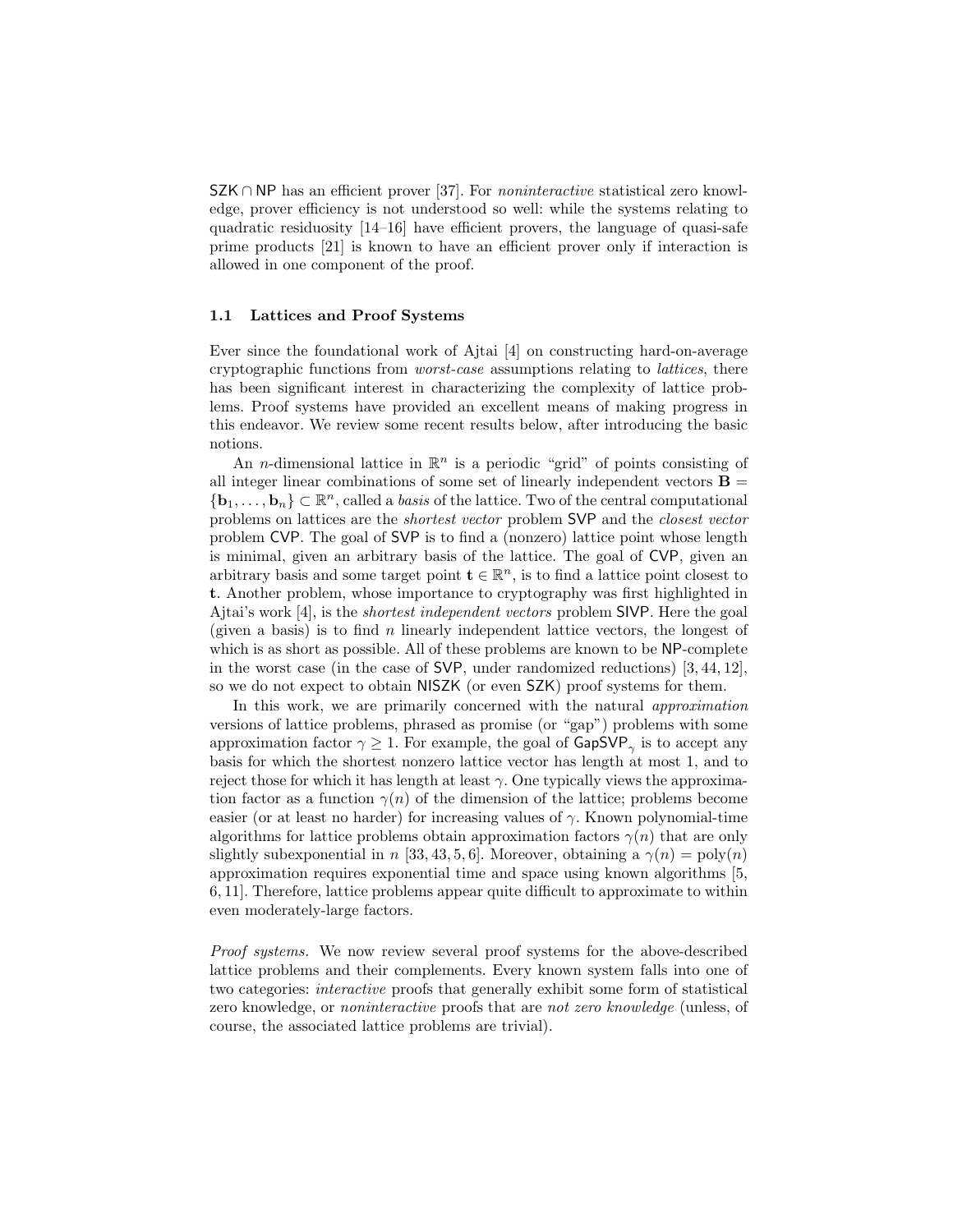First of all, it is apparent that  $\mathsf{GapSVP}_{\gamma},$   $\mathsf{GapCVP}_{\gamma},$  and  $\mathsf{GapSIVP}_{\gamma}$  have trivial NP proof systems for any  $\gamma \geq 1$ . (E.g., for GapSVP<sub> $_{\gamma}$ </sub> one can simply give a nonzero lattice vector of length at most 1.) Of course, the proofs clearly leak knowledge.

Goldreich and Goldwasser [23] initiated the study of interactive proof systems for lattice problems, showing that the complement problems  $\cos\theta$ SVP<sub> $\gamma$ </sub> and coGapCVP<sub>γ</sub> have AM proof systems for  $\gamma(n) = O(\sqrt{n/\log n})$  factors. In other words, there are interactive proofs that *all* nonzero vectors in a given lattice are long, and that a given point in  $\mathbb{R}^n$  is far from a given lattice.<sup>6</sup> Moreover, the protocols are perfect zero knowledge for honest verifiers, but they are not known to have efficient provers. Aharonov and Regev [1] showed that for slightly looser  $\gamma(n) = O(\sqrt{n})$  factors, the same two problems are even in NP. In other words, for such  $\gamma$  the interactive proofs of [23] can be replaced by a *noninteractive* witness, albeit one that leaks knowledge. Building upon [23, 1], Guruswami, Micciancio, and Regev [32] showed analogous AM and NP proof systems for  $\text{coGapSIVP}_{\gamma}$ .

Micciancio and Vadhan [36] gave (malicious verifier) SZK proofs with efficient provers for GapSVP<sub> $_{\gamma}$ </sub> and GapCVP<sub> $_{\gamma}$ </sub>, where  $\gamma(n) = O(\sqrt{n/\log n})$ . To our knowledge, there is no known zero-knowledge proof system for the cryptographically important  $GapSIVP_{\gamma}$  problem (even an interactive one), except by a reduction to coGapSVP using so-called "transference theorems" for lattices [8]. This reduction introduces an extra *n* factor in the approximation, resulting in fairly loose  $\gamma(n) = O(n^{1.5}/\sqrt{\log n})$  factors. The same applies for the *covering radius* problem GapCRP [32], where the goal is to estimate the maximum distance from the lattice over all points in  $\mathbb{R}^n$ , and for the GapGSMP problem of approximating the Gram-Schmidt minimum of a lattice.

## 1.2 Our Results

We construct (without any assumption) *noninteractive statistical zero-knowledge* proof systems for a variety of lattice problems, for reasonably small approximation factors  $\gamma(n)$ . These are the first known NISZK proofs for lattice problems, and more generally, for any cryptographically useful problem not related to integer factorization. In addition, they are proofs of knowledge, have reasonable communication and verifier complexity, and admit efficient provers. They also imply the first known interactive statistical zero-knowledge proofs for certain lattice problems. Specifically, we construct the following:

 $-$  NISZK proofs (with efficient provers) for the GapSIVP<sub> $\gamma$ </sub>, GapCRP<sub> $\gamma$ </sub>, and GapGSMP<sub> $\gamma$ </sub> problems, for any factor  $\gamma(n) = \omega(\sqrt{n \log n})$ .<sup>7</sup>

In particular, this implies the first known (even interactive) SZK proof sys-In particular, this implies the first known (even interactive)  $52K$  proof sys-<br>tems for these problems with approximation factors tighter than  $n^{1.5}/\sqrt{\log n}$ .

 $^6$  Because GapSVP<sub> $_{\gamma}$ </sub> and GapCVP<sub> $_{\gamma}$ </sub> are in NP∩coAM for  $\gamma(n) = O(\sqrt{n/\log n})$ , the main conclusion of  $[23]$  is that these problems are *not* NP-hard, unless the polynomial-time hierarchy collapses.

<sup>&</sup>lt;sup>7</sup> Recall that a function  $g(n) = \omega(f(n))$  if  $g(n)$  grows faster than  $c \cdot f(n)$  for every constant  $c > 0$ .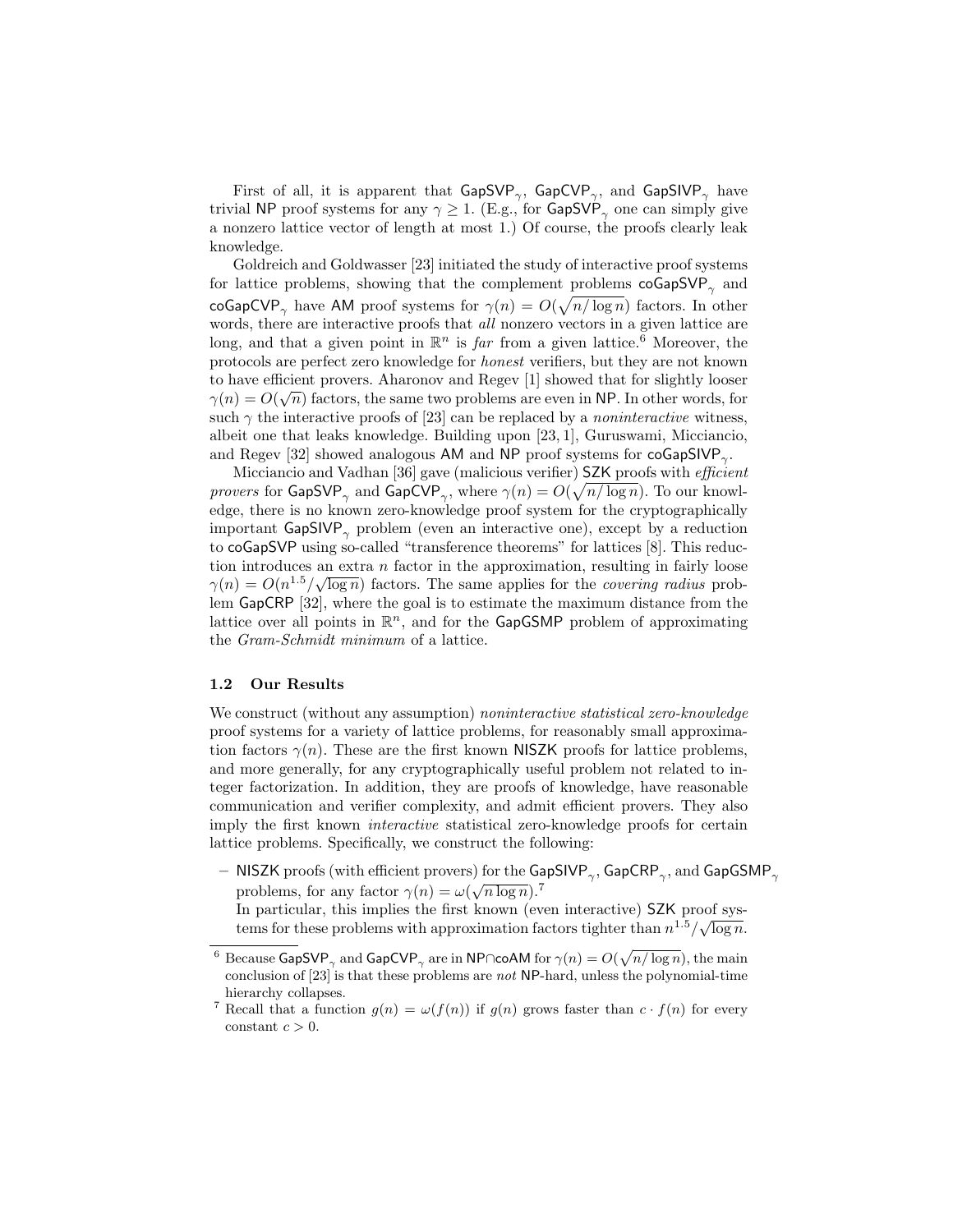- An NISZK proof for coGapSVP<sub> $\gamma$ </sub> for any factor  $\gamma(n) \geq 20\sqrt{n}$ . This is essentially the best we could hope for (up to constant factors) given the state of the art, because  $\mathsf{coGapSVP}_{\gamma}$  is not even known to be in NP for any factor  $\gamma(n) < \sqrt{n}$ .

For this proof system, we are able to give an efficient prover for  $\gamma(n) =$  $\omega(n \cdot \sqrt{\log n})$  factors, and an efficient *quantum* prover for slightly tighter  $\gamma(n) = O(n/\sqrt{\log n})$  factors, and an encrement *quantum* prover for signary tighter  $\gamma(n) = O(n/\sqrt{\log n})$  factors. (The prover's advice and the proof itself are still entirely classical; only the algorithm for generating the proof is quantum.)

– An NISZK proof for a special *disjunction* problem of two or more coGapSVP<sub> $\gamma$ </sub> instances. As we describe in more detail below, this system may serve as an important ingredient in an eventual construction of noninteractive (computational) zero knowledge proofs for all of NP under lattice-related assumptions.

Our systems are also proofs of knowledge of a full-rank set of relatively "short" vectors in the given lattice. This is an important property in some of the applications to lattice-based cryptography we envision, described next.

#### Applications.

Public key infrastructure. It is widely recognized that in public-key infrastructures, a user who presents her public key to a certification authority should also prove knowledge of a corresponding secret key (lest she present an "invalid" key, or one that actually belongs to some other user). A recent work of Gentry, Peikert, and Vaikuntanathan [22] constructed a variety of cryptographic schemes (including "hash-and-sign" signatures and identity-based encryption) in which the secret key can be any full-rank set of suitably "short" vectors in a public lattice. Our NISZK proof systems provide a reasonably efficient and statistically-secure way to prove knowledge of such secret keys. Implementing this idea requires some care, however, due to the exact nature of the knowledge guarantee and the fact that we are dealing with proof systems for promise problems.

To be more specific, a user generates a public key containing some basis  $\bf{B}$  of a lattice A, and acts as the prover in the GapSIVP<sub> $\gamma$ </sub> system for (say)  $\gamma \approx \sqrt{n}$ . In order to satisfy the completeness hypothesis, an honest user needs to generate **B** along with a full-rank set of lattice vectors all having length at most  $\approx 1$ . The statistical zero-knowledge condition ensures that nothing about the user's secret key is leaked to the authority. Now consider a potentially malicious user. By the soundness condition, we are guaranteed only that  $\Lambda$  contains a full-rank set of lattice vectors all of length at most  $\gamma$  (otherwise the user will not be able to give a convincing proof). Under this guarantee, our knowledge extractor is able to extract a full-rank set of lattice vectors of somewhat larger length  $\approx \gamma \cdot \sqrt{n} \approx n$ . Therefore, the extracted secret key vectors may be somewhat longer than the honestly-generated ones. Fortunately, the schemes of [22] are parameterized by a value  $L$ , so that they behave identically on any secret key consisting of vectors of length at most  $L$ . Letting  $L$  be a bound on the length of the *extracted* vectors ensures that the proof of knowledge is useful in the broader context, e.g., to a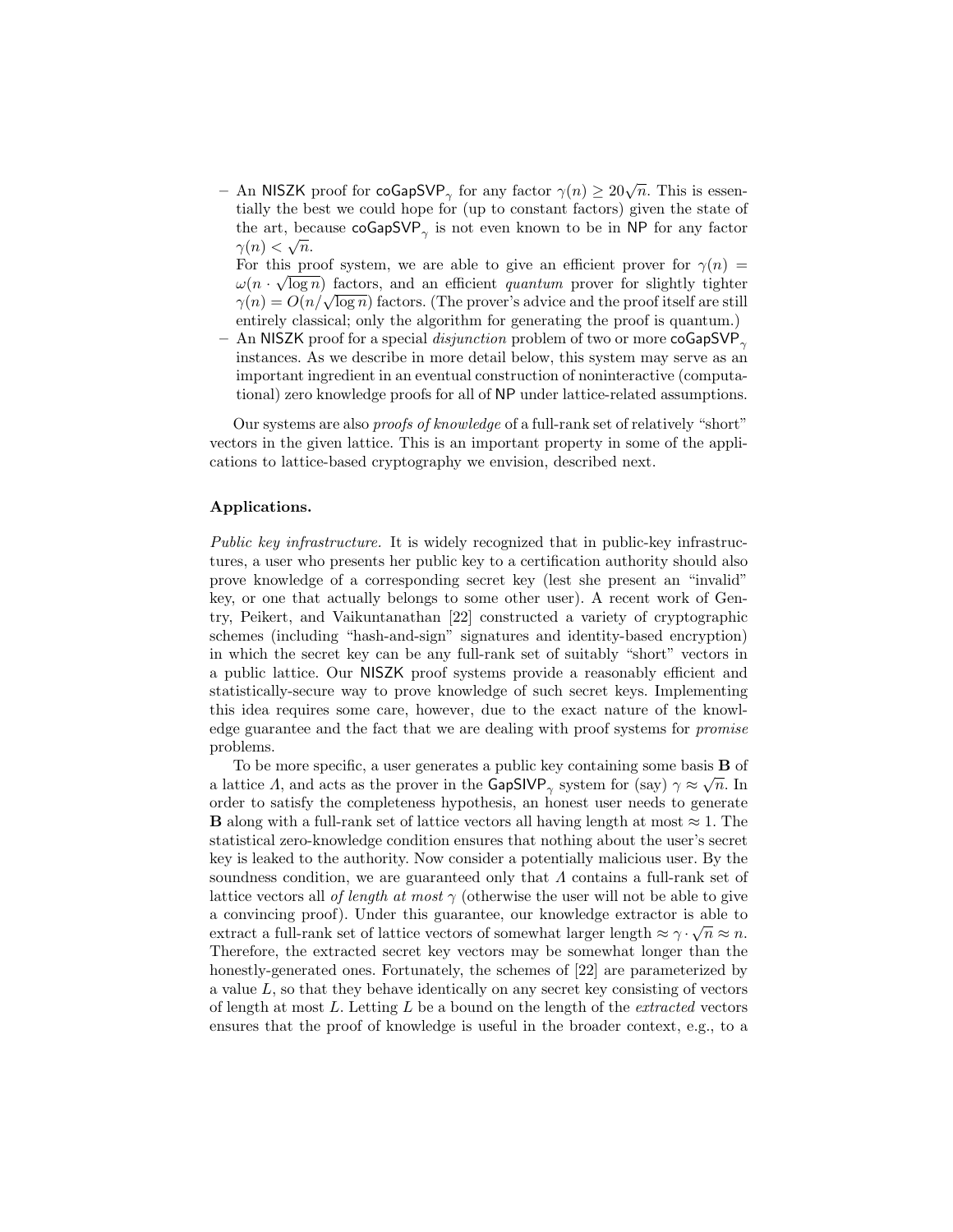simulator that needs to generate valid signatures under the presented public key. We also remark that our NISZK proofs can be made more compact in size when applied to the hard-on-average integer lattices used in [22] and related works, by dealing only with integer vectors rather than high-precision real vectors.

NICZK for all of NP? Our proof systems may also be useful in constructing noninteractive computational zero-knowledge proof systems for all of NP based on the hardness of lattice problems. We outline a direction that follows the general approach of Blum, De Santis, Micali, and Persiano [13], who constructed an NICZK for the NP-complete language 3SAT under the quadratic residuosity assumption.

In [13], the common input is a 3SAT formula, and the auxiliary input to the prover is a satisfying assignment. The prover first chooses  $N$ , a product of two distinct primes. He associates, in a certain way, each true literal with a quadratic nonresidue from  $\mathbb{Z}_N^*$ , and each false literal with a quadratic residue. He proves in zero knowledge that (a) for each variable, either it or its negation is associated with a quadratic residue (thus, a variable and its negation cannot both be assigned true), and (b) for each clause, at least one of its three literals is associated with a quadratic nonresidue (thus, each clause is true under the implicit truth assignment). Thus, the entire proof involves zero-knowledge proofs of a disjunction of quadratic residuosity instances (for case (a)) and a disjunction of quadratic nonresiduosity instances (for case (b)).

We can replicate much of the above structure using lattices. Briefly, the modulus N translates to a suitably-chosen lattice  $\Lambda$  having *large* minimum distance, a quadratic nonresidue translates to a superlattice  $\Lambda_i$  of  $\Lambda$  also having *large* minimum distance, and a quadratic residue translates to a superlattice having small minimum distance. It then suffices to show in zero knowledge that (a) for each variable, the lattice associated to either it or its negation (or both) has small minimum distance, and (b) for each clause, the lattice associated to one of the variables in the clause has large minimum distance. In Section 3.2, we show how to implement part (b) by constructing an NISZK proof for a special disjunction of coGapSVP instances. However, we do not know how to prove noninteractively that one or more lattices has small minimum distance, i.e., a disjunction of GapSVP instances (see Section 1.3 for discussion). This seems to be the main technical barrier for obtaining NICZK for all of NP under lattice assumptions.

Finally, our NISZK proofs immediately imply statistically-secure *zaps*, as defined by Dwork and Naor [18], for the same problems. Zaps have a number of applications in general, and we suspect that they may find equally important applications in lattice-based cryptography.

Techniques. The main conceptual tool for achieving zero knowledge in our proof systems is a lattice quantity called the smoothing parameter, introduced by Micciancio and Regev [35] (following related work of Regev [40]). The smoothing parameter was introduced for the purpose of obtaining worst-case to average-case reductions for lattice problems, but more generally, it provides a way to generate an (almost-)uniform random variable related to an arbitrary given lattice.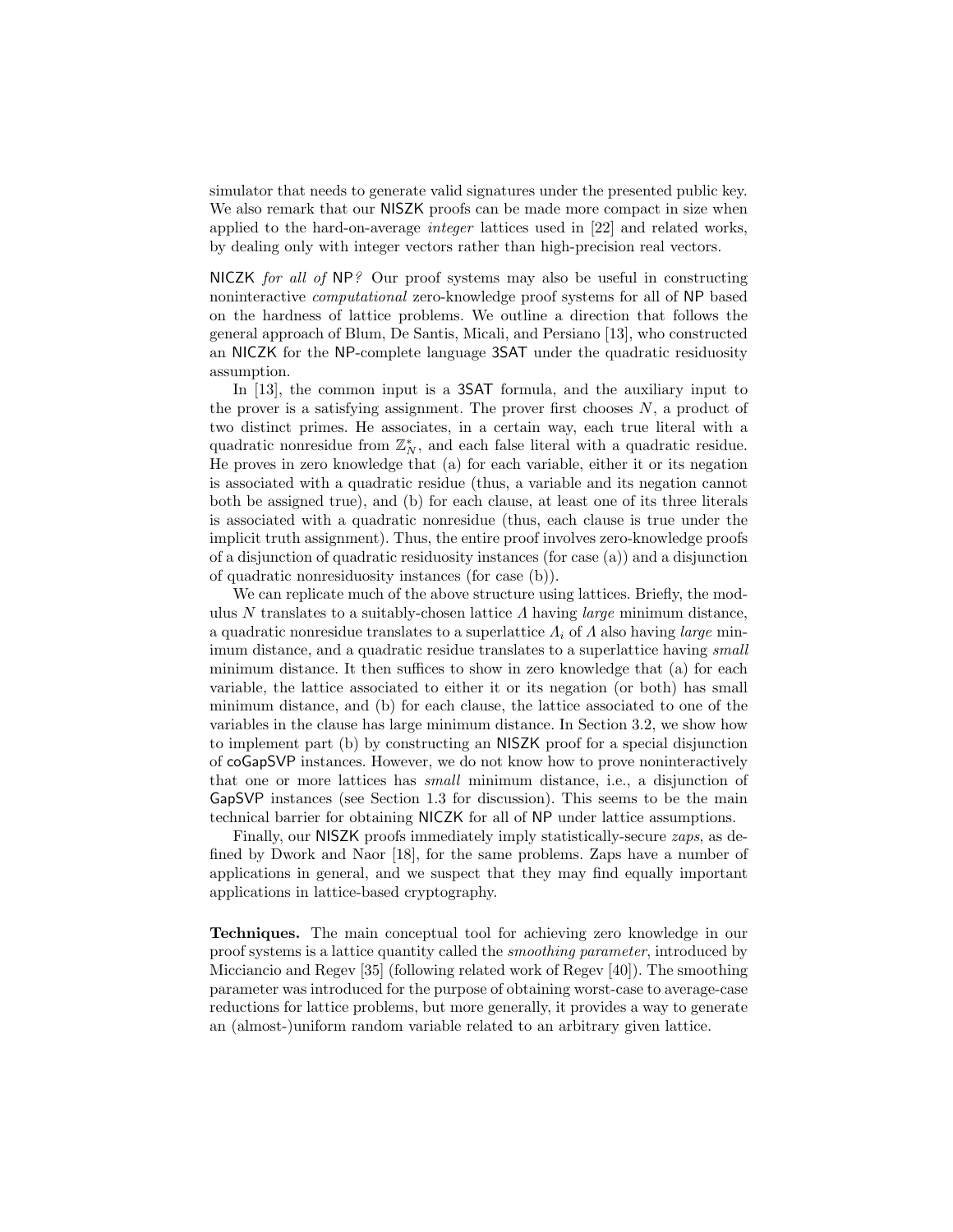In more detail, let  $\Lambda \subset \mathbb{R}^n$  be a lattice, and imagine "blurring" all the points of Λ according to a Gaussian distribution. With enough blur, the discrete structure of the lattice is entirely destroyed, and the resulting picture is (almost) uniformly-spread over  $\mathbb{R}^n$ . Technically, this intuitive description corresponds to choosing a noise vector e from a Gaussian distribution (centered at the origin) and reducing e modulo any basis B of the lattice. (The value e mod B is the unique point  $\mathbf{t} \in \mathcal{P}(\mathbf{B}) = \{\sum_i c_i \mathbf{b}_i : \forall i, c_i \in [0,1)\}\$  such that  $\mathbf{t} - \mathbf{e} \in \Lambda$ ; it can be computed efficiently given e and B.) Informally, the smoothing parameter of the lattice is the amount of noise needed to obtain a nearly uniform distribution over  $\mathcal{P}(\mathbf{B})$  via this process.

Our NISZK proofs all share a common structure regardless of the specific lattice problem in question. It is actually most instructive to first consider the zero-knowledge simulator, and then build the prover and verifier around it. In fact, we have already described how the simulator works: given a basis B, it simply chooses a Gaussian noise vector  $e'$  and computes  $t' = e'$  mod **B**. The vector  $\mathbf{t}' \in \mathcal{P}(\mathbf{B})$  is the simulated common random "string," and  $\mathbf{e}'$  is the simulated proof.<sup>8</sup> In the real proof system, the random string is a uniformly random  $t \in \mathcal{P}(B)$ , and the prover (suppose for now that it is unbounded) generates a proof e by sampling from the Gaussian distribution conditioned on the event  $e = t \mod B$ . The verifier simply checks that indeed  $t - e \in A$  and that e is "short enough."

For statistical zero knowledge, suppose that YES instances of the lattice problem have small smoothing parameter. Then the simulated random string  $t' = e' \mod B$  is (nearly) uniform, just as t is in the real system; moreover, the distribution of the simulated proof  $e'$  conditioned on  $t'$  is the exactly the same as the distribution of the real proof e. For completeness, we use the fact (proved in [35]) that a real proof e generated in the specified way is indeed relatively short. Finally, for soundness, we require that in NO instances, a significant fraction of random strings  $\mathbf{t} \in \mathcal{P}(\mathbf{B})$  are simply too far away from the lattice to admit any short enough proof e. (The soundness error can of course be attentuated by composing several independent proofs in parallel.)

The two competing requirements for YES and NO instances (for zero knowledge and soundness, respectively) determine the resulting approximation factor for the particular lattice problem. For the GapSIVP, GapCRP, and GapGSMP problems, the factor is  $\approx \sqrt{n}$ , but for technical reasons it turns out to be only  $\approx n$  for the coGapSVP problem. To obtain tighter  $O(\sqrt{n})$  factors, we design a system that can be seen as a zero-knowledge analogue of the NP proof system of Aharonov and Regev [1]. Our prover simply gives many independent proofs  $\mathbf{e}_i$  (as above) in parallel, for uniform and independent  $\mathbf{t}_i \in \mathcal{P}(\mathbf{B})$ . The verifier, rather than simply checking the *lengths* of the individual  $e_i$ s, instead performs an "eigenvalue test" on the entire collection. Although the eigenvalue test and its purpose (soundness) are exactly the same as in [1], we use it in a techni-

<sup>&</sup>lt;sup>8</sup> A random *binary string* can be used to represent a uniformly random  $\mathbf{t}' \in \mathcal{P}(\mathbf{B}) \subset \mathbb{R}^n$ by its n coefficients  $c_i \in [0,1)$  relative to the given basis **B**, to any desired level of precision.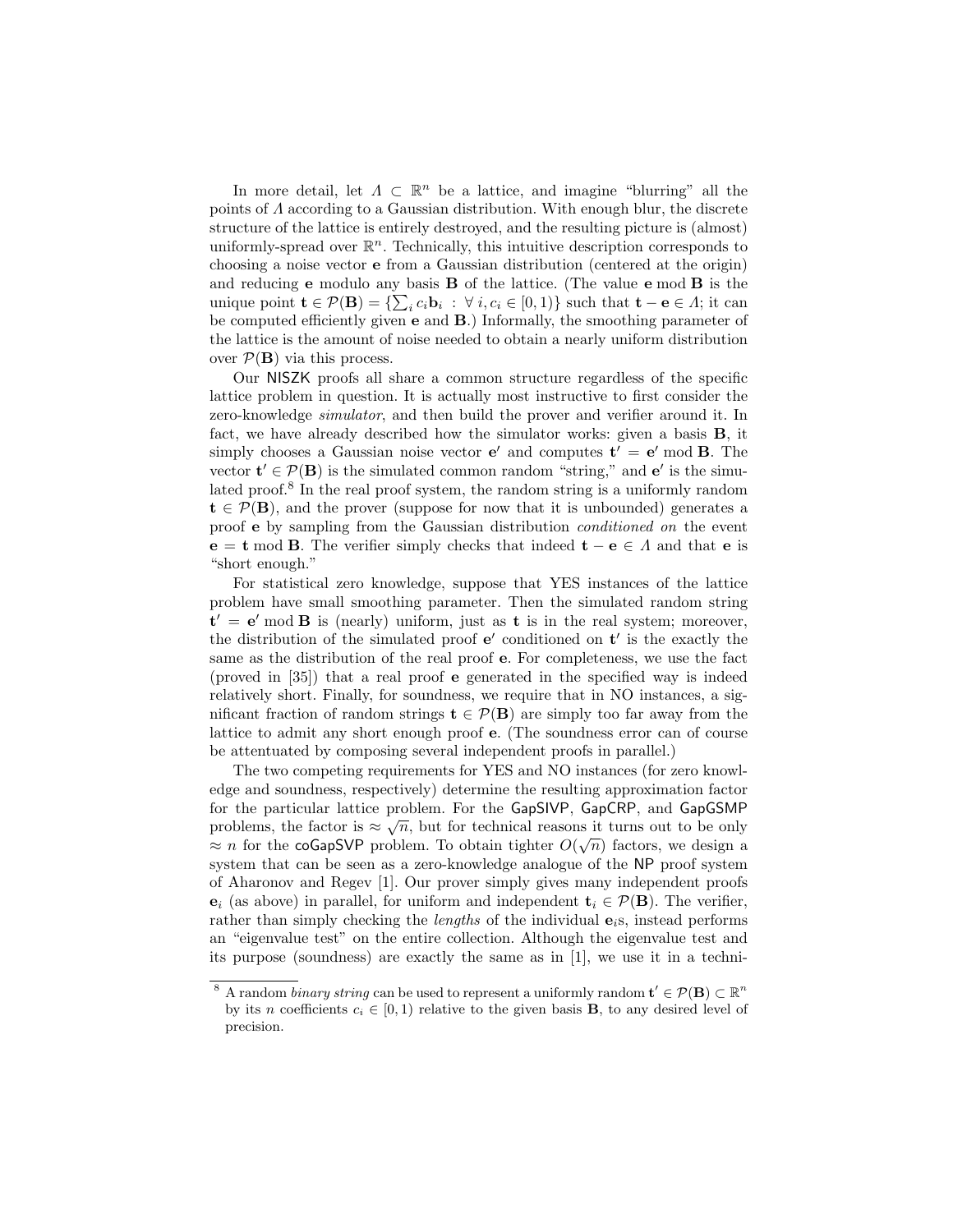cally different way: whereas in [1] it bounds a certain quantity computed by the verifier (which leaks knowledge, but guarantees rejection), here it bounds the volume of "bad" random strings that could potentially allow for false proofs.

We now turn to the issue of prover efficiency. Recall that the prover must choose a Gaussian noise vector **e** *conditioned on* the event that  $e = t \mod 1$ B. Such conditional distributions, called discrete Gaussians over lattices, have played a key role in several recent results in complexity theory and cryptography, e.g., [1, 35, 41, 39]. The recent work of [22] demonstrated an algorithm that can use any suitably "short" basis of the lattice as advice for efficiently sampling from a discrete Gaussian. Applying this algorithm immediately yields efficient provers for the tightest  $\gamma(n) = \omega(\sqrt{n \log n})$  factors for GapSIVP and related problems, and  $\gamma(n) = \omega(n \cdot \sqrt{\log n})$  factors for coGapSVP. We also describe a quantum sampling algorithm (using different advice) that yields an efficient a *quantum* sampling algorithm (using different advice) that yields an efficient quantum prover for coGapSVP, for slightly tighter  $\gamma(n) = O(n/\sqrt{\log n})$  factors.

Finally, we add that all of our proof systems easily generalize to arbitrary  $\ell_p$  norms for  $p \geq 2$ , under essentially the same approximation factors  $\gamma(n)$ . The proof systems themselves actually remain exactly the same; their analysis in  $\ell_p$ norms relies upon general facts about discrete Gaussians due to Peikert [39].

## 1.3 Open Questions

Recall that SZK is closed under complement and union [38] and that every langauge in SZK ∩ NP has a statistical zero-knowledge proof with an efficient prover [37]. Whether NISZK has analogous properties is a difficult open problem with many potential consequences. Our work raises versions of these questions for specific problems, which may help to shed some light on the general case.

We have shown that  $\cos\phi V P_{\gamma}$  has NISZK proofs for certain  $\gamma(n) = \text{poly}(n)$ factors; does its complement  $\text{GapSVP}_{\gamma}$  have such proofs as well? As described above, we suspect that a positive answer to this question, combined with our proofs for the special coGapSVP disjunction problem, could lead to noninteractive (computational) zero knowledge proofs for all of NP under worst-case lattice assumptions. In addition, because the closest vector problem GapCVP and its complement coGapCVP both admit SZK proofs, it is an interesting question whether they also admit NISZK proofs. The chief technical difficulty in addressing any of these questions seems to be that a short (or close) lattice vector guarantees nothing useful about the smoothing parameter of the lattice (or its dual). Therefore it is unclear how the simulator could generate a uniformly random string together with a meaningful proof.

The factors  $\gamma(n)$  for which we can demonstrate *efficient* provers are in some cases looser than those for which we know of inefficient provers. The gap between these factors is solely a consequence of our limited ability to sample from discrete Gaussians. Is there some succinct (possibly quantum) advice that permits efficient sampling from a discrete Gaussian with a parameter close to the smoothing parameter of the lattice (or close to the tightest known bound on the smoothing parameter)? More generally, does every problem in NISZK∩NP have an NISZK proof with an efficient prover?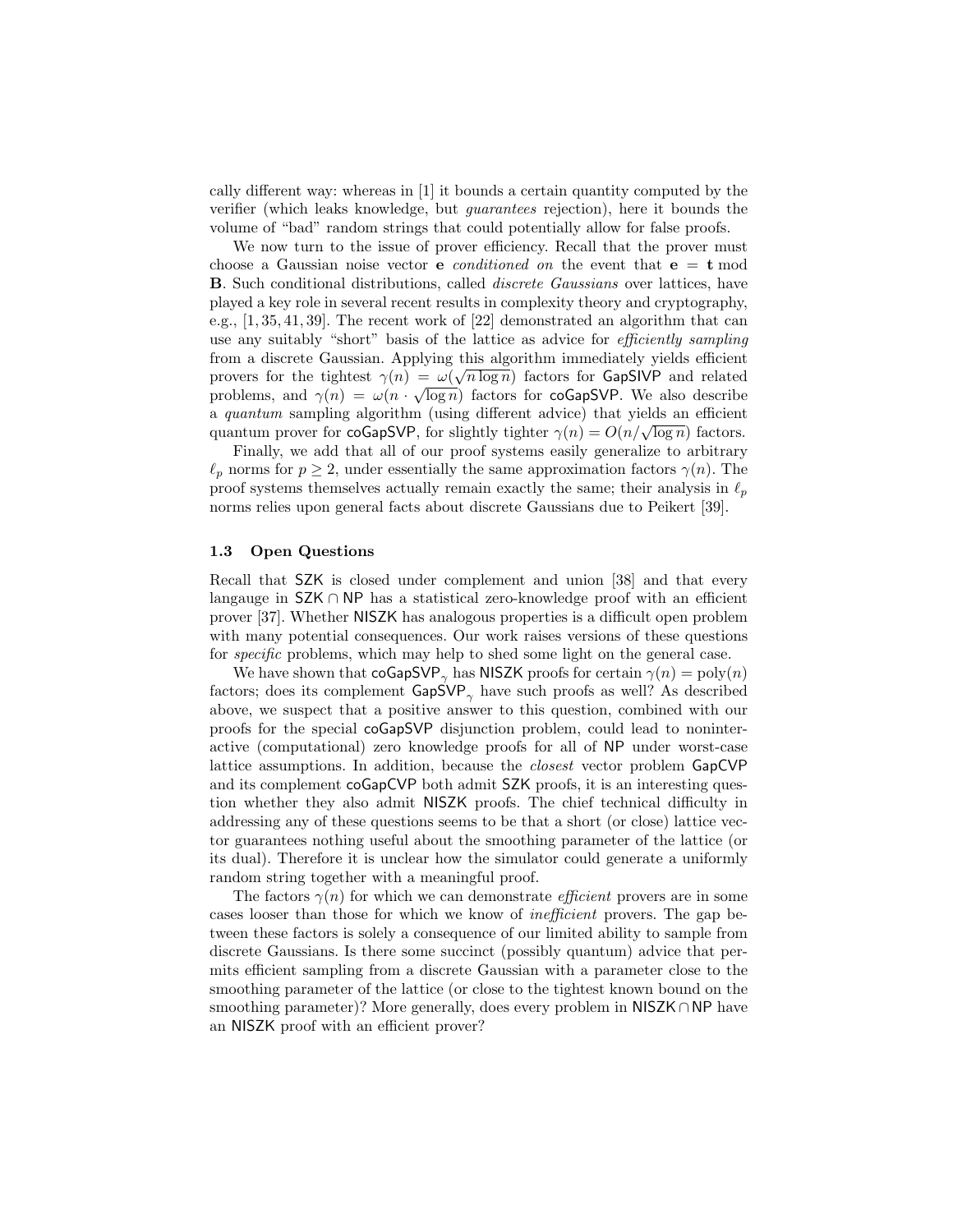Finally, although we construct an NISZK proof for a problem that is structurally similar to the disjunction (OR) of many coGapSVP instances, there are additional technical constraints on the problem. It would be interesting to see if these constraints could be relaxed or lifted entirely.

# 2 Preliminaries

For any positive integer n, [n] denotes the set  $\{1, \ldots, n\}$ . The function log always denotes the natural logarithm. We extend any function  $f(\cdot)$  to a countable set A in the following way:  $f(A) = \sum_{x \in A} f(x)$ . A positive function  $\epsilon(\cdot)$  is negligible in its parameter if it decreases faster than the inverse of any polynomial, i.e., if  $\epsilon(n) = n^{-\omega(1)}$ . The *statistical distance* between two distributions X and Y over a countable set A is  $\Delta(X,Y) = \frac{1}{2} \sum_{a \in A} |\Pr[X=a] - \Pr[Y=a]|$ .

Vectors are written using bold lower-case letters, e.g., x. Matrices are written using bold capital letters, e.g., **X**. The *i*th column vector of **X** is denoted  $\mathbf{x}_i$ . We often use matrix notation to denote a set of vectors, i.e., S also represents the set of its column vectors. We write  $\text{span}(\mathbf{v}_1, \mathbf{v}_2, \ldots)$  to denote the linear space spanned by its arguments. For a set  $S \subseteq \mathbb{R}^n$ ,  $\mathbf{v} \in \mathbb{R}^n$ , and  $c \in \mathbb{R}$ , we let  $S + \mathbf{x} = {\mathbf{y} + \mathbf{x} : \mathbf{y} \in S}$  and  $cS = {cy : \mathbf{y} \in S}.$ 

The symbol  $\|\cdot\|$  denotes the Euclidean norm on  $\mathbb{R}^n$ . We say that the norm of a set of vectors is the norm of its longest element:  $\|\mathbf{X}\| = \max_i \|\mathbf{x}_i\|$ . For any  $\mathbf{t} \in \mathbb{R}^n$  and set  $V \subseteq \mathbb{R}^n$ , the distance from  $\mathbf{t}$  to V is  $dist(\mathbf{t}, V) = inf_{\mathbf{v} \in V} dist(\mathbf{t}, \mathbf{v})$ .

### 2.1 Noninteractive Proof Systems

We consider proof systems for promise problems  $\Pi = (H^{YES}, H^{NO})$  where each instance of the problem is associated with some value of the security parameter n, and we partition the instances into sets  $\Pi_n^{\text{YES}}$  and  $\Pi_n^{\text{NO}}$  in the natural way. In general, the value of  $n$  might be different from the length of the instance; for example, the natural security parameter for lattice problems is the dimension  $n$ of the lattice, but the input basis might be represented using many more bits. In this work, we assume for simplicity that instances of lattice problems have lengths bounded by some fixed polynomial in the dimension  $n$ , and we treat  $n$ as the natural security parameter.

Definition 1 (Noninteractive Proof System). A pair  $(P, V)$  is a noninteractive proof system for a promise problem  $\Pi = (\Pi^{YES}, \Pi^{NO})$  if P is a (possibly unbounded) probabilistic algorithm,  $V$  is a deterministic polynomial-time algorithm, and the following conditions hold for some functions  $c(n)$ ,  $s(n): \mathbb{N} \to [0,1]$ and for all  $n \in \mathbb{N}$ :

– Completeness: For every  $x \in \prod_{n}^{YES}$ , Pr[ $V(x, r, P(x, r))$  accepts] ≥ 1 – c(n). - Soundness: For every  $x \in \Pi_n^{NO}$ ,  $Pr[\exists \pi : V(x, r, \pi)$  accepts $] \leq s(n)$ .

The probabilities are taken over the choice of the random input  $r$  and the random choices of P. The function  $c(n)$  is called the completeness error, and the function  $s(n)$  is called the soundness error. For nontriviality, we require  $c(n) + s(n) \leq$  $1 - 1/poly(n)$ .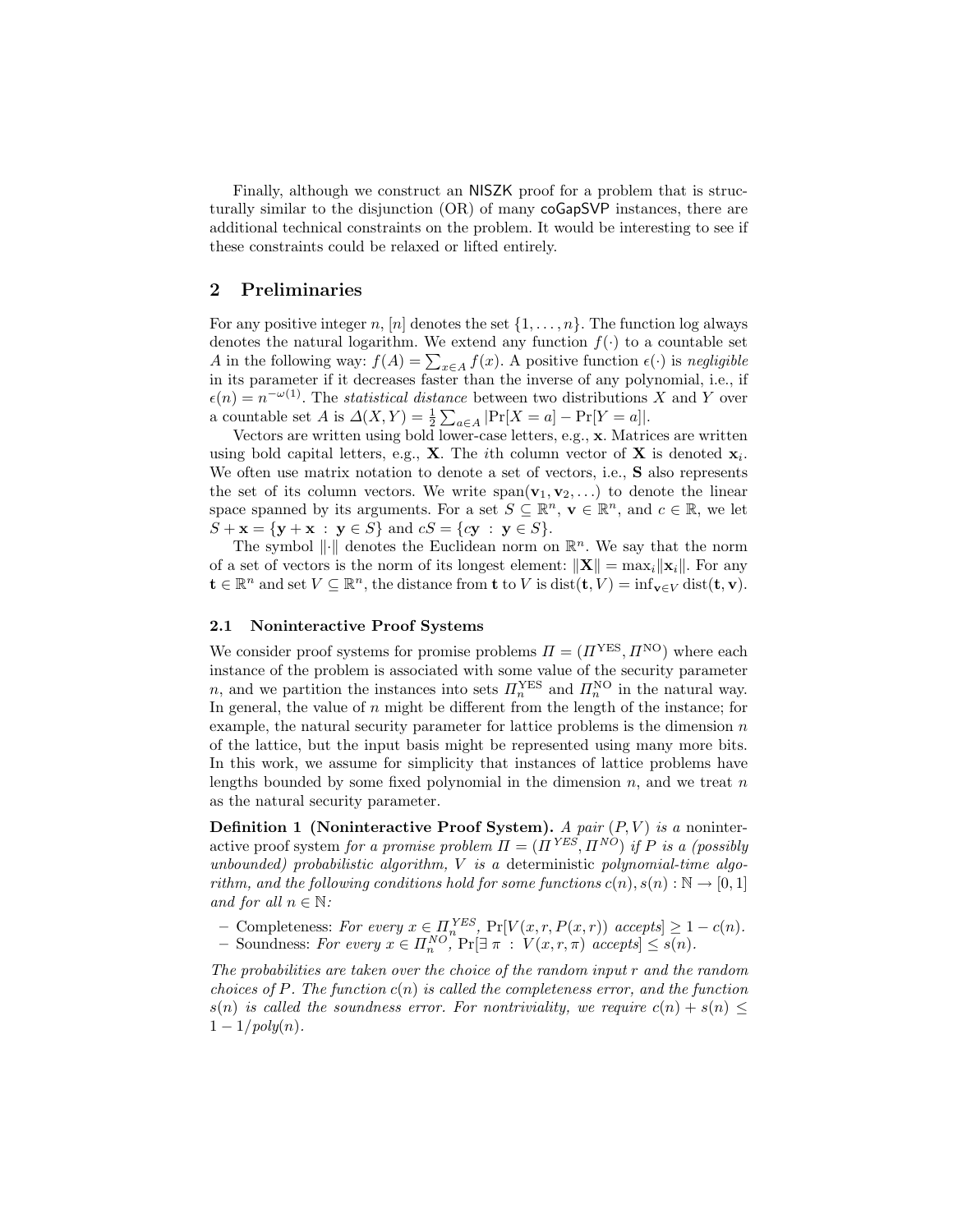The random input r is generally chosen uniformly at random from  $\{0,1\}^{p(n)}$ for some fixed polynomial  $p(\cdot)$ . For notiational simplicity, we adopt a model in which the random input r is chosen from an efficiently-sampleable set  $R_x$  that may depend on the instance  $x$ . This is without loss of generality, because given a random string  $r' \in \{0,1\}^{p(n)}$ , both prover and verifier can generate  $r \in R_x$ simply by running the sampling algorithm with randomness  $r'$ .

By standard techniques, completeness and soundness errors can be reduced via parallel repetition. Note that our definition of soundness is non-adaptive, that is, the NO instance is fixed in advance of the random input  $r$ . Certain applications may require adaptive soundness, in which there do not exist any instance  $x \in \Pi_n^{\text{NO}}$  and valid proof  $\pi$ , except with negligible probability over the choice of r. For proof systems, a simple argument shows that non-adaptive soundness implies adaptive soundness error  $2^{-p(n)}$  for any desired  $p(n) = \text{poly}(n)$ : let  $B(n) = \text{poly}(n)$  be a bound on the length of any instance in  $\mathbb{H}_n^{\text{NO}}$ , and compose the proof system in parallel some  $poly(n)$  times to achieve (non-adaptive) soundness  $2^{-p(n)-B(n)}$ . Then by a union bound over all  $x \in \Pi_n^{\text{NO}}$ , the resulting proof system has adaptive soundness  $2^{-p(n)}$ .

**Definition 2** (NISZK). A noninteractive proof system  $(P, V)$  for a promise problem  $\Pi = (\Pi^{YES}, \Pi^{NO})$  is statistical zero knowledge if there exists a probabilistic polynomial-time algorithm S (called a simulator) such that for all  $x \in$  $\Pi^{YES}$ , the statistical distance between  $S(x)$  and  $(r, P(x,r))$  is negligible in n:

 $\Delta(S(x), (r, P(x, r))) \leq \text{ne}a(n).$ 

The class of promise problems having noninteractive statistical zero knowledge proof systems is denoted NISZK.

For defining proofs of knowledge, we adapt the general approach advocated by Bellare and Goldreich [9] to our noninteractive setting. In particular, the definition is entirely distinct from that of a proof system, and it refers to relations (not promise problems). Let  $R \subseteq \{0,1\}^* \times \{0,1\}^*$  be a binary relation where the first entry x of each  $(x, y) \in R$  is associated with some value of the security parameter n, and partition the relation into sub-relations  $R_n$  in the natural way. Let  $R_x = \{y : (x, y) \in R\}$  and  $\Pi_n^R = \{x : \exists y \text{ such that } (x, y) \in R_n\}.$ 

Definition 3 (Noninteractive proof of knowledge). Let  $R$  be a binary relation, let V be a determinstic polynomial time machine, and let  $\kappa(n), c(n) : \mathbb{N} \to$  $[0, 1]$  be functions. We say that V is a knowledge verifier for the relation R with nontriviality error c and knowledge error  $\kappa$  if the following two conditions hold:

- 1. Nontriviality (with error  $c$ ): there exists a probabilistic function  $P$  such that for all  $x \in \Pi_n^R$ ,  $Pr[V(x, r, P(x, r))$  accepts  $\geq 1 - c(n)$ .
- 2. Validity (with error  $\kappa$ ): there exists a probabilistic oracle machine E such that for for every probabilistic function  $P^*$  and every  $x \in \Pi_n^R$  where

$$
p_x = \Pr[V(x, r, P^*(x, r)) \text{ accepts}] > \kappa(n),
$$

 $E^{P^*}(x)$  outputs a string from  $R_x$  in expected time  $poly(n)/(p_x - \kappa(n))$ .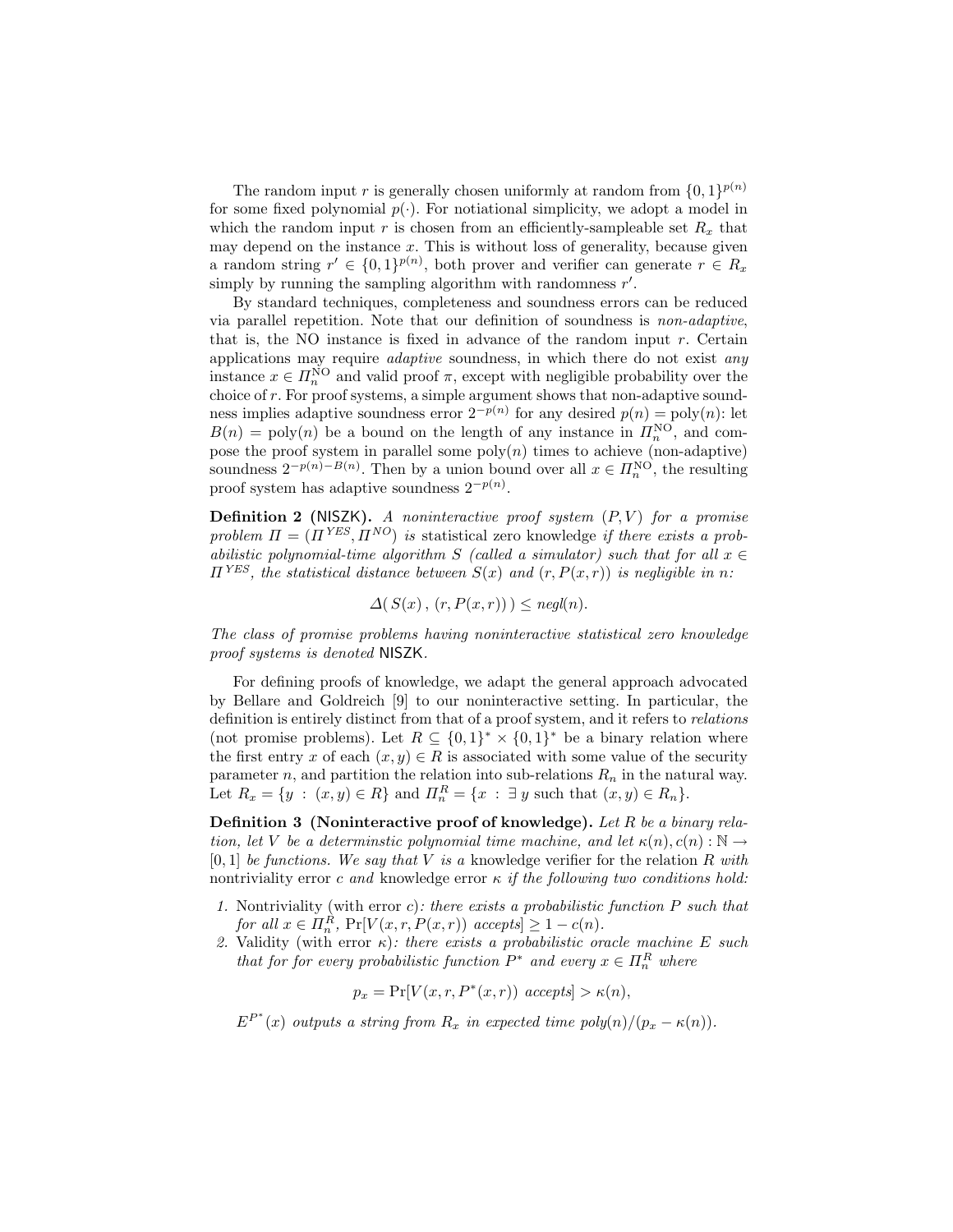#### 2.2 Lattices

For a matrix  $\mathbf{B} \in \mathbb{R}^{n \times n}$  whose columns  $\mathbf{b}_1, \ldots, \mathbf{b}_n$  are linearly independent, the n-dimensional lattice<sup>9</sup>  $\Lambda$  generated by the basis **B** is

$$
\Lambda = \mathcal{L}(\mathbf{B}) = \{ \mathbf{B}\mathbf{c} = \sum_{i \in [n]} c_i \cdot \mathbf{b}_i : \mathbf{c} \in \mathbb{Z}^n \}.
$$

The *fundamental parallelepiped* of **B** is the half-open set

$$
\mathcal{P}(\mathbf{B}) = \{\sum_i c_i \mathbf{b}_i : 0 \le c_i < 1, i \in [n]\}.
$$

For any lattice basis **B** and point  $\mathbf{x} \in \mathbb{R}^n$ , there is a unique vector  $\mathbf{y} \in \mathcal{P}(\mathbf{B})$ such that  $y - x \in \mathcal{L}(B)$ . This vector is denoted  $y = x \mod B$ , and it can be computed in polynomial time given B and x.

For any (ordered) set  $\mathbf{S} = \{\mathbf{s}_1, \ldots, \mathbf{s}_n\} \subset \mathbb{R}^n$  of linearly independent vectors, let  $\tilde{\mathbf{S}} = \{\tilde{\mathbf{s}_1}, \ldots, \tilde{\mathbf{s}_n}\}\$  denote its Gram-Schmidt orthogonalization, defined iteratively in the following way:  $\tilde{s_1} = s_1$ , and for each  $i = 2, \ldots, n$ ,  $\tilde{s_i}$  is the component of  $\mathbf{s}_i$  orthogonal to  $\text{span}(\mathbf{s}_1,\ldots,\mathbf{s}_{i-1})$ . Clearly,  $\|\tilde{\mathbf{s}}_i\| \leq \|\mathbf{s}_i\|$ .

Let  $\mathcal{C}_n = \{ \mathbf{x} \in \mathbb{R}^n : ||\mathbf{x}|| \leq 1 \}$  be the closed unit ball. The minimum distance of a lattice  $\Lambda$ , denoted  $\lambda_1(\Lambda)$ , is the length of its shortest nonzero element:  $\lambda_1(\Lambda) = \min_{0 \neq \mathbf{x} \in \Lambda} ||\mathbf{x}||$ . More generally, the *ith successive minimum*  $\lambda_i(\Lambda)$  is the smallest radius r such that the closed ball  $rC_n$  contains i linearly independent vectors in  $\Lambda: \lambda_i(\Lambda) = \min\{r \in \mathbb{R} : \dim \text{span}(\Lambda \cap rC_n) \geq i\}.$  The Gram-Schmidt minimum  $\tilde{bl}(\Lambda)$  is  $\tilde{bl}(\Lambda) = \min_{\mathbf{B}} ||\tilde{\mathbf{B}}|| = \min_{\mathbf{B}} \max_{i \in [n]} ||\tilde{\mathbf{b}}_i||$ , where the minimum is taken over all (ordered) bases  $\bf{B}$  of  $\Lambda$ . The definition is restricted to bases without loss of generality, because for any (ordered) full-rank set  $S \subset \Lambda$ , there is an (ordered) basis **B** of  $\Lambda$  such that  $\|\mathbf{B}\| \le \|\mathbf{S}\|$  (see [34, Lemma 7.1]). The covering radius  $\mu(\Lambda)$  is the smallest radius r such that closed balls  $rC_n$  centered at every point of  $\Lambda$  cover all of  $\mathbb{R}^n$ :  $\mu(\Lambda) = \max_{\mathbf{x} \in \mathbb{R}^n} \text{dist}(\mathbf{x}, \Lambda)$ .

The dual lattice  $\Lambda^*$  of  $\Lambda$ , is the set  $\Lambda^* = {\mathbf{x} \in \mathbb{R}^n : \forall \mathbf{v} \in \Lambda, \langle \mathbf{x}, \mathbf{v} \rangle \in \mathbb{Z}}$  of all vectors having integer inner product with all the vectors in  $\Lambda$ . It is routine to verify that this set is indeed a lattice, and if **B** is a basis for  $\Lambda$ , then  $\mathbf{B}^* =$  $(\mathbf{B}^{-1})^T$  is a basis for  $\Lambda^*$ . It also follows from the symmetry of the definition that  $(A^*)^* = A.$ 

**Lemma 4 ([8]).** For any n-dimensional lattice  $\Lambda$ ,  $1 \leq 2 \cdot \lambda_1(\Lambda) \cdot \mu(\Lambda^*) \leq n$ .

**Lemma 5** ([34, Theorem 7.9]). For any n-dimensional lattice  $\Lambda$ ,

$$
\tilde{bl}(\Lambda) \leq \lambda_n(\Lambda) \leq 2\mu(\Lambda).
$$

A random point in  $\mathcal{P}(\mathbf{B})$  is unlikely to be "close" to the lattice, where the notion of closeness is relative to the covering radius.

 $9$  Technically, this is the definition of a *full-rank* lattice, which is all we will be concerned with in this work.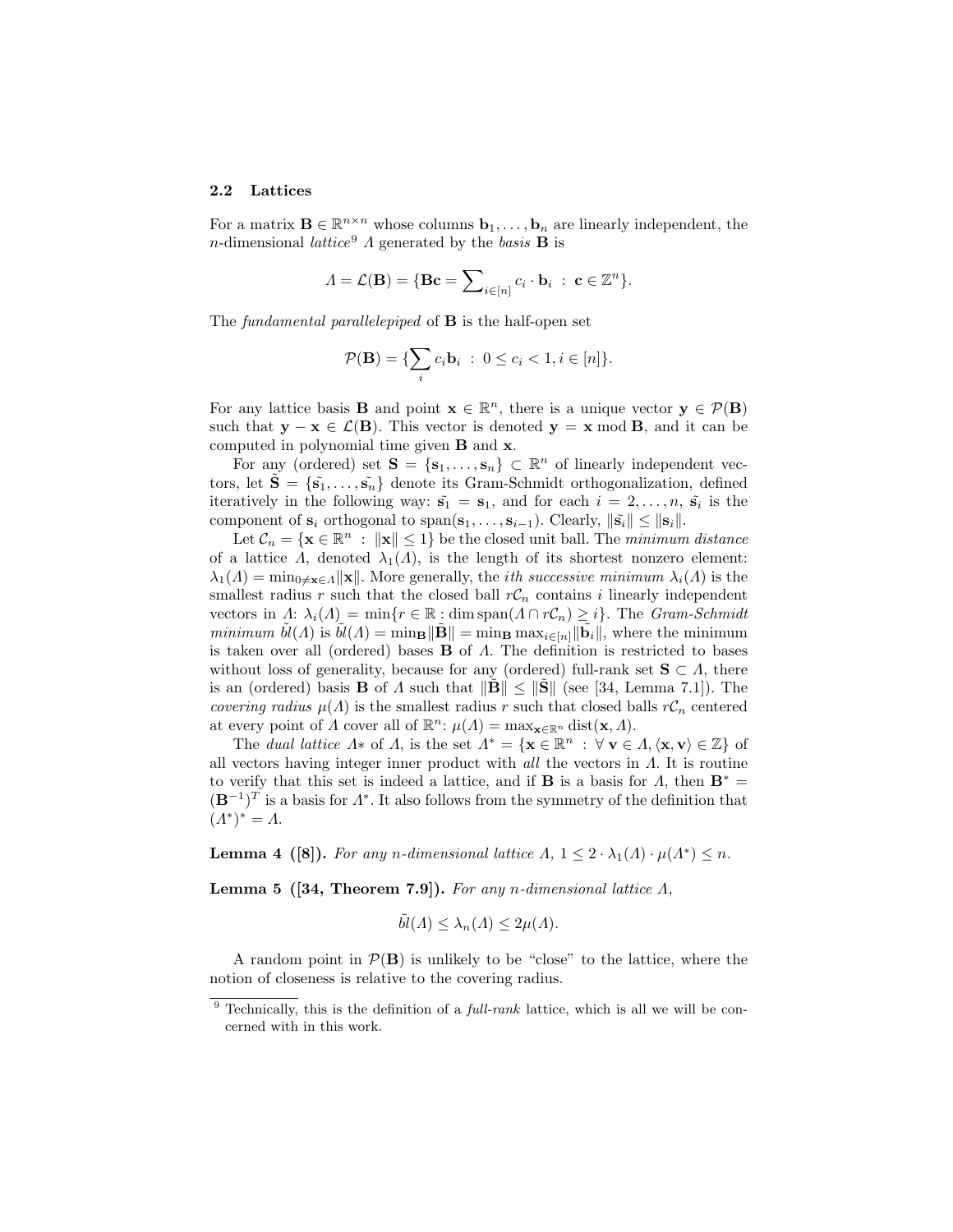**Lemma 6** ([32, Lemma 4.1]). For any lattice  $\Lambda = \mathcal{L}(\mathbf{B})$ ,

$$
\Pr_{\mathbf{t}\in\mathcal{P}(\mathbf{B})}\left[\mathrm{dist}(\mathbf{t},\Lambda)<\frac{\mu(\Lambda)}{2}\right]\leq\frac{1}{2},
$$

where the probability is taken over  $\mathbf{t} \in \mathcal{P}(\mathbf{B})$  chosen uniformly at ranodm.

We now define some standard approximation problems on lattices, all of which ask to estimate (to within some factor  $\gamma$ ) the value of some geometric lattice quantity. We define promise (or "gap") problems  $\Pi = (H<sup>YES</sup>, H<sup>NO</sup>)$ , where the goal is to decide whether the instance belongs to the set  $\Pi^{\text{YES}}$  or the set  $\Pi^{\rm NO}$  (these two sets are disjoint, but not necessarily exhaustive; when the input belongs to neither set, any output is acceptable). In the complement of a promise problem,  $\Pi^{\text{YES}}$  and  $\Pi^{\text{NO}}$  are simply swapped.

**Definition 7 (Lattice Problems).** Let  $\gamma = \gamma(n)$  be an approximation factor in the dimension n. For any function  $\phi$  from lattices to the positive reals, we define an approximation problem where the input is a basis  $\bf{B}$  of an ndimensional lattice. It is a YES instance if  $\phi(\mathcal{L}(\mathbf{B})) \leq 1$ , and is a NO instance if  $\phi(\mathcal{L}(\mathbf{B})) > \gamma(n)$ .

In particular, we define the following concrete problems by instantiating  $\phi$ :

- The Shortest Vector Problem GapSVP<sub> $\gamma$ </sub>, for  $\phi = \lambda_1$ .
- The Shortest Independent Vectors Problem GapSIVP<sub> $\gamma$ </sub>, for  $\phi = \lambda_n$ .
- The Gram-Schmidt Minimum Problem GapGSMP<sub> $\gamma$ </sub>, for  $\phi = \tilde{b}l$ .
- The Covering Radius Problem GapCRP<sub> $\gamma$ </sub>, for  $\phi = \mu$ .

Note that the choice of the quantities 1 and  $\gamma$  above is arbitrary; by scaling the input instance, they can be replaced by  $\beta$  and  $\beta \cdot \gamma$  (respectively) for any  $\beta > 0$  without changing the problem.

Gaussians on Lattices. Our review of Gaussian measures over lattices follows the development by prior works [40, 1, 35]. For any  $s > 0$  define the Gaussian function centered at  $c$  with parameter  $s$  as:

$$
\forall \mathbf{x} \in \mathbb{R}^n, \ \rho_{s,c}(\mathbf{x}) = e^{-\pi ||\mathbf{x}-\mathbf{c}||^2/s^2}.
$$

The subscripts s and  $c$  are taken to be 1 and  $0$  (respectively) when omitted. The total measure associated to  $\rho_{s,c}$  is  $\int_{\mathbf{x}\in\mathbb{R}^n} \rho_{s,c}(\mathbf{x}) d\mathbf{x} = s^n$ , so we can define a continuous Gaussian distribution centered at  $c$  with parameter  $s$  by its probability density function  $\forall \mathbf{x} \in \mathbb{R}^n$ ,  $D_{s,c}(\mathbf{x}) = \rho_{s,c}(\mathbf{x})/s^n$ .

It is possible to sample from  $D_{s,c}$  efficiently to within any desired level of precision. For simplicity, we use real numbers in this work and assume that we can sample from  $D_{s,c}$  exactly; all the arguments can be made rigorous by using a suitable degree of precision.

For any  $c \in \mathbb{R}^n$ , real  $s > 0$ , and lattice  $\Lambda$ , define the *discrete Gaussian* distribution over Λ as:

$$
\forall \mathbf{x} \in \Lambda, D_{\Lambda,s,\mathbf{c}}(\mathbf{x}) = \frac{\rho_{s,\mathbf{c}}(\mathbf{x})}{\rho_{s,\mathbf{c}}(\Lambda)}.
$$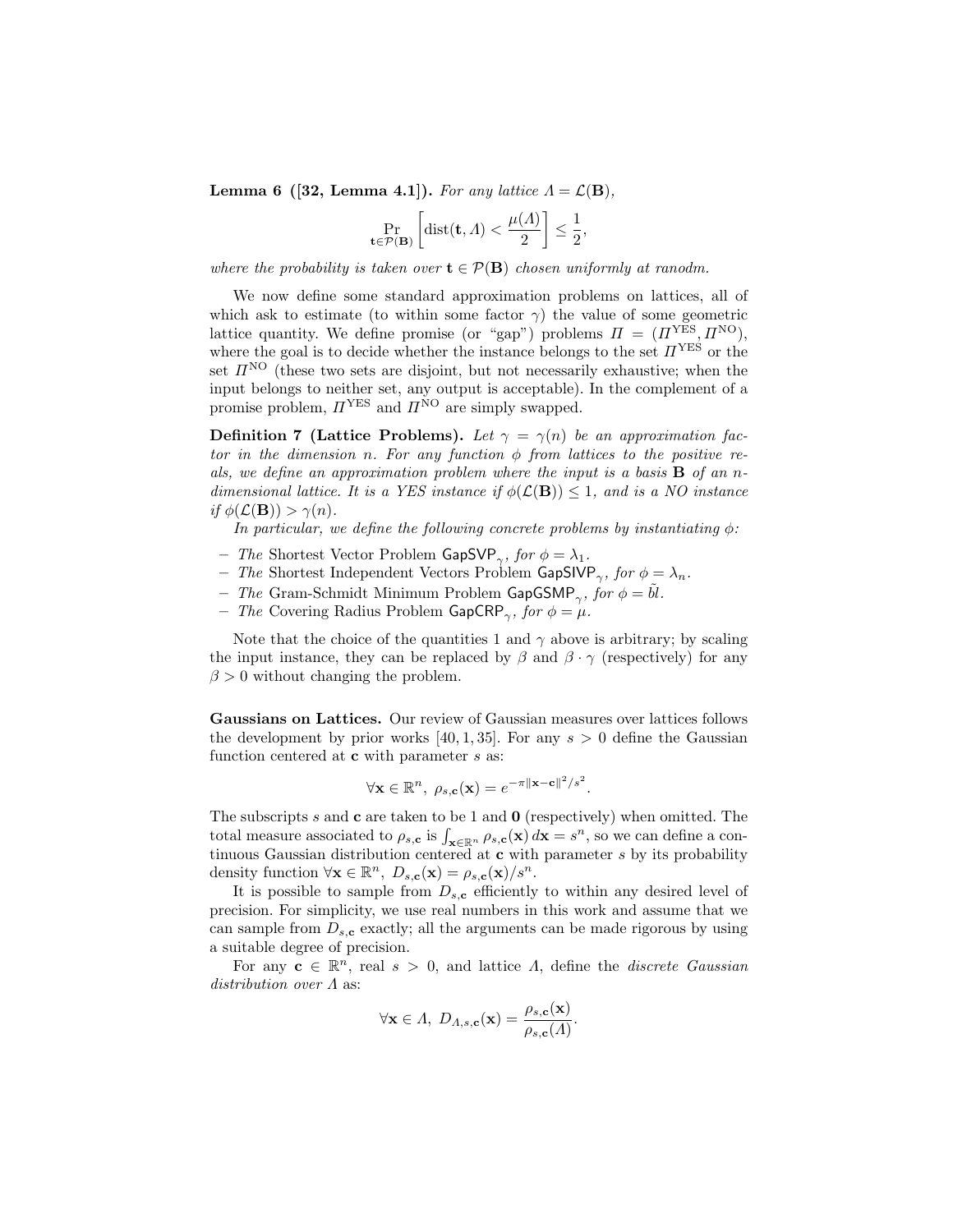(As above, we may omit the parameters s or c.) Intuitively,  $D_{A,s,c}$  can be viewed as a "conditional" distribution, resulting from sampling  $\mathbf{x} \in \mathbb{R}^n$  from a Gaussian centered at **c** with parameter s, and conditioning on the event  $\mathbf{x} \in \Lambda$ .

**Definition 8** ([35]). For an n-dimensional lattice  $\Lambda$  and positive real  $\epsilon$  > 0, the smoothing parameter  $\eta_{\epsilon}(\Lambda)$  is defined to be the smallest s such that  $\rho_{1/s}(A^*\backslash {\bf{0}}) \leq \epsilon.$ 

The name "smoothing parameter" is due to the following (informally stated) fact: if a lattice  $\Lambda$  is "blurred" by adding Gaussian noise with parameter  $s \geq$  $\eta_{\epsilon}(A)$  for some  $\epsilon > 0$ , the resulting distribution is  $\epsilon/2$ -close to uniform over the entire space. This is made formal in the following lemma.

**Lemma 9** ([35, Lemma 4.1]). For any lattice  $\mathcal{L}(\mathbf{B})$ ,  $\epsilon > 0$ ,  $s \geq \eta_{\epsilon}(\mathcal{L}(\mathbf{B}))$ , and  $\mathbf{c} \in \mathbb{R}^n$ , the statistical distance between  $(D_{s,c} \mod B)$  and the uniform distribution over  $P(\mathbf{B})$  is at most  $\epsilon/2$ .

The smoothing parameter is related to other important lattice quantities.

**Lemma 10** ([35, Lemma 3.2]). Let  $\Lambda$  be any n-dimensional lattice, and let  $\epsilon(n) = 2^{-n}$ . Then  $\eta_{\epsilon}(A) \leq \sqrt{n}/\lambda_1(A^*)$ .

Lemma 11 ([22, Lemma 3.1]). For any n-dimensional lattice  $\Lambda$  and  $\epsilon > 0$ , we have

$$
\eta_\epsilon(A) \quad \leq \quad \tilde b l(A) \cdot \sqrt{\log(2n(1+1/\epsilon))/\pi}.
$$

In particular, for any  $\omega(\sqrt{\log n})$  function, there is a negligible function  $\epsilon(n)$  for which  $\eta_{\epsilon}(A) \leq \tilde{bl}(A) \cdot \omega(\sqrt{\log n}).$ 

Note that because  $\tilde{bl}(\Lambda) \leq \lambda_n(\Lambda)$ , we also have  $\eta_{\epsilon}(\Lambda) \leq \lambda_n(\Lambda) \cdot \omega(\sqrt{\log n});$ this is Lemma 3.3 in [35].

The smoothing parameter also influences the behavior of *discrete* Gaussian distributions over the lattice. When  $s \geq \eta_{\epsilon}(A)$ , the distribution  $D_{A,s,\mathbf{c}}$  has a number of nice properties: it is highly concentrated within a radius  $s\sqrt{n}$  around its center c, it is not concentrated too heavily in any single direction, and it is not concentrated too heavily on any fixed hyperplane. We refer to [35, Lemmas 4.2 and 4.4] and [41, Lemma 3.13] for precise statements of these facts.

# 3 Noninteractive Statistical Zero Knowledge

Here we demonstrate NISZK proofs for several natural lattice problems. Due to lack of space, we give intuitive proof sketches here and defer complete proofs to the full version.

We first introduce an intermediate lattice problem (actually, a family of problems parameterized by a function  $\epsilon(n)$  called SOS, which stands for "smoothor-separated." The SOS problem exactly captures the two properties we need for our first basic NISZK proof system: in YES instances, the lattice can be completely smoothed by a Gaussian with parameter 1, and in NO instances,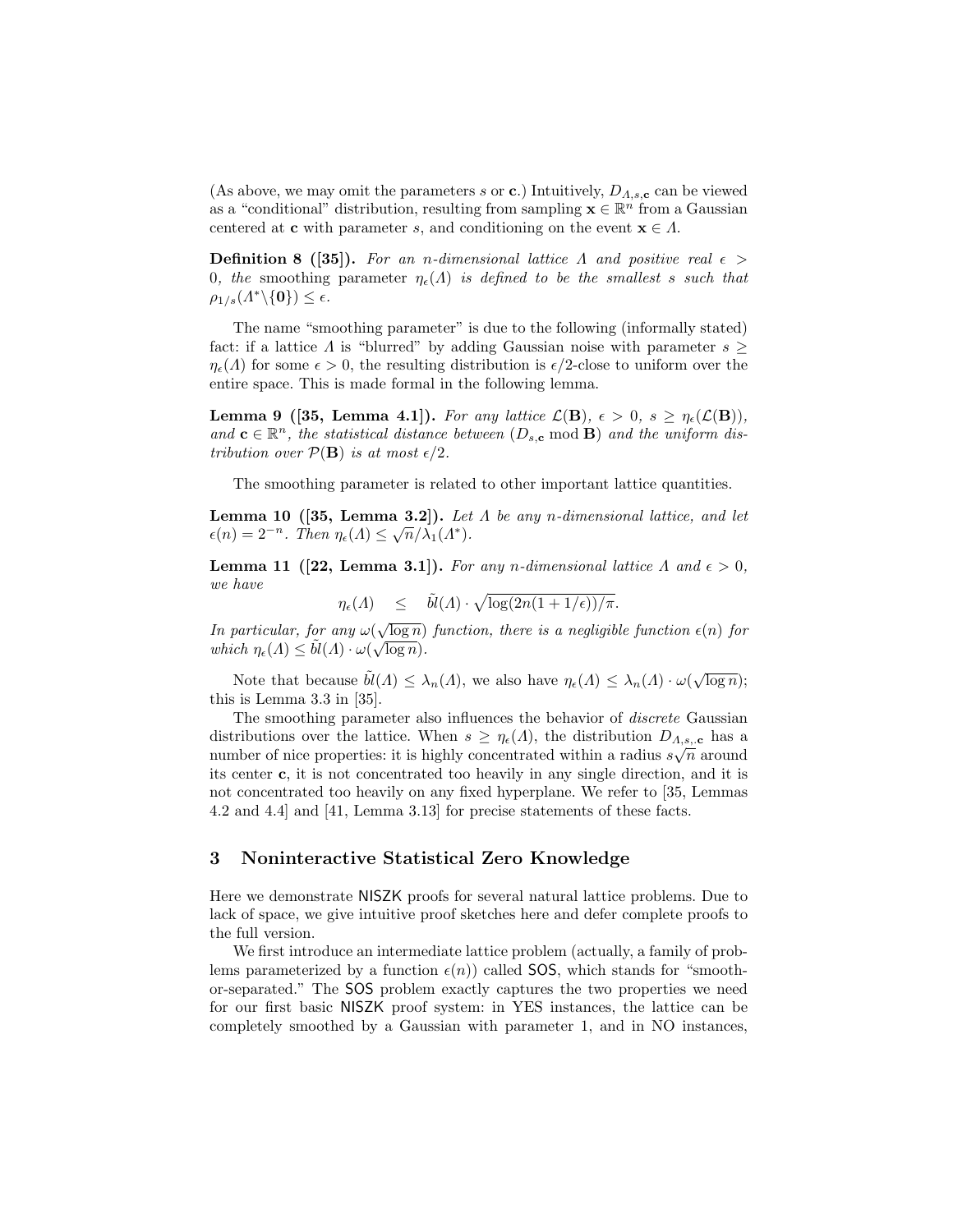a random point is at least  $\sqrt{n}$  away from the lattice with good probability. Moreover, the SOS problem is at least as expressive as several standard lattice problems of interest, by which we mean that there are simple (deterministic) reductions to SOS from GapSIVP $_{\gamma}$ , GapCRP $_{\gamma}$ , GapGSMP $_{\gamma}$ , and coGapSVP $_{\gamma}$  (for appropriate approximation factors  $\gamma$ ).

Definition 12 (Smooth-Or-Separated Problem). For any positive function  $\epsilon = \epsilon(n)$ , an input to  $\epsilon$ -SOS<sub> $\gamma$ </sub> is a basis **B** of an n-dimensional lattice. It is a YES instance if  $\eta_{\epsilon}(\mathcal{L}(\mathbf{B})) \leq 1$ , and is a NO instance if  $\mu(\mathcal{L}(\mathbf{B})) > \gamma(n)$ .<sup>10</sup>

The NISZK proof system for SOS is described precisely in Figure 1. For the moment, we ignore issues of efficiency and assume that the prover is unbounded. To summarize, the random input is a uniformly random point  $\mathbf{t} \in \mathcal{P}(\mathbf{B})$ , where B is the input basis. The prover samples a vector e from a Gaussian (centered at the origin), conditioned on the event that  $e$  is congruent to  $t$  modulo the lattice, i.e.,  $e - t \in \mathcal{L}(\mathbf{B})$ . In other words, the prover samples from a *discrete* Gaussian distribution. The verifier accepts if **e** and **t** are indeed congruent modulo  $\mathcal{L}(\mathbf{B})$ , and if  $\|\mathbf{e}\| \leq \sqrt{n}$ .

In the YES case, the smoothing parameter is at most 1. This lets us prove that In the state, the smoothing parameter is at most 1. This lets us prove that the sampled proof **e** is indeed shorter than  $\sqrt{n}$  (with overwhelming probability), ensuring completeness. More interestingly, it means that the simulator can first choose **e** from a *continuous* Gaussian, and then set the random input  $t = e$  mod **B.** By Lemma 9, this **t** is almost-uniform in  $P(B)$ , ensuring zero knowledge. In the NO case, the covering radius of the lattice is large. By Lemma 6, with good probability the random vector  $\mathbf{t} \in \mathcal{P}(\mathbf{B})$  is simply too far away from the lattice to admit any short enough e, hence no proof can convince the verifier. (A complete proof of Theorem 13 below is given in the full version.)

NISZK proof system for SOS

Common Input: A basis **B** of an *n*-dimensional lattice  $\Lambda = \mathcal{L}(\mathbf{B})$ . **Random Input:** A vector  $\mathbf{t} \in \mathbb{R}^n$  chosen uniformly at random from  $\mathcal{P}(\mathbf{B})$ . **Prover** P: Sample  $\mathbf{v} \sim D_{\Lambda,-\mathbf{t}}$ , and output  $\mathbf{e} = \mathbf{t} + \mathbf{v} \in \mathbb{R}^n$  as the proof. **Track** T: Sample  $\mathbf{v} \sim D_{A,-\mathbf{t}}$ , and output  $\mathbf{e} = \mathbf{t} + \mathbf{v} \in \mathbb{R}$  as the p<br>Verifier V: Accept if  $\mathbf{e} - \mathbf{t} \in A$  and if  $\|\mathbf{e}\| \leq \sqrt{n}$ , otherwise reject.

Fig. 1. The noninteractive zero-knowledge proof system for the SOS problem.

**Theorem 13.** For any  $\gamma(n) \geq 2\sqrt{n}$  and any negligible function  $\epsilon(n)$ , the problem  $\epsilon$ -SOS<sub> $\gamma$ </sub>  $\in$  NISZK via the proof system described in Figure 1. The completeness error of the system is  $c(n) = 2^{-n+1}$  and the soundness error is  $s(n) = 1/2$ .

By deterministic reductions to the  $\epsilon$ -SOS<sub> $\gamma$ </sub> problem, several standard lattice problems are also in NISZK. The proof of the following corollary is a straightforward application of Lemmas 4, 5, 10, and 11, and is deferred to the full version.

<sup>&</sup>lt;sup>10</sup> Using techniques from [35], it can be verified that the YES and NO sets are disjoint whenever  $\gamma \geq \sqrt{n}$  and  $\epsilon(n) \leq 1/2$ .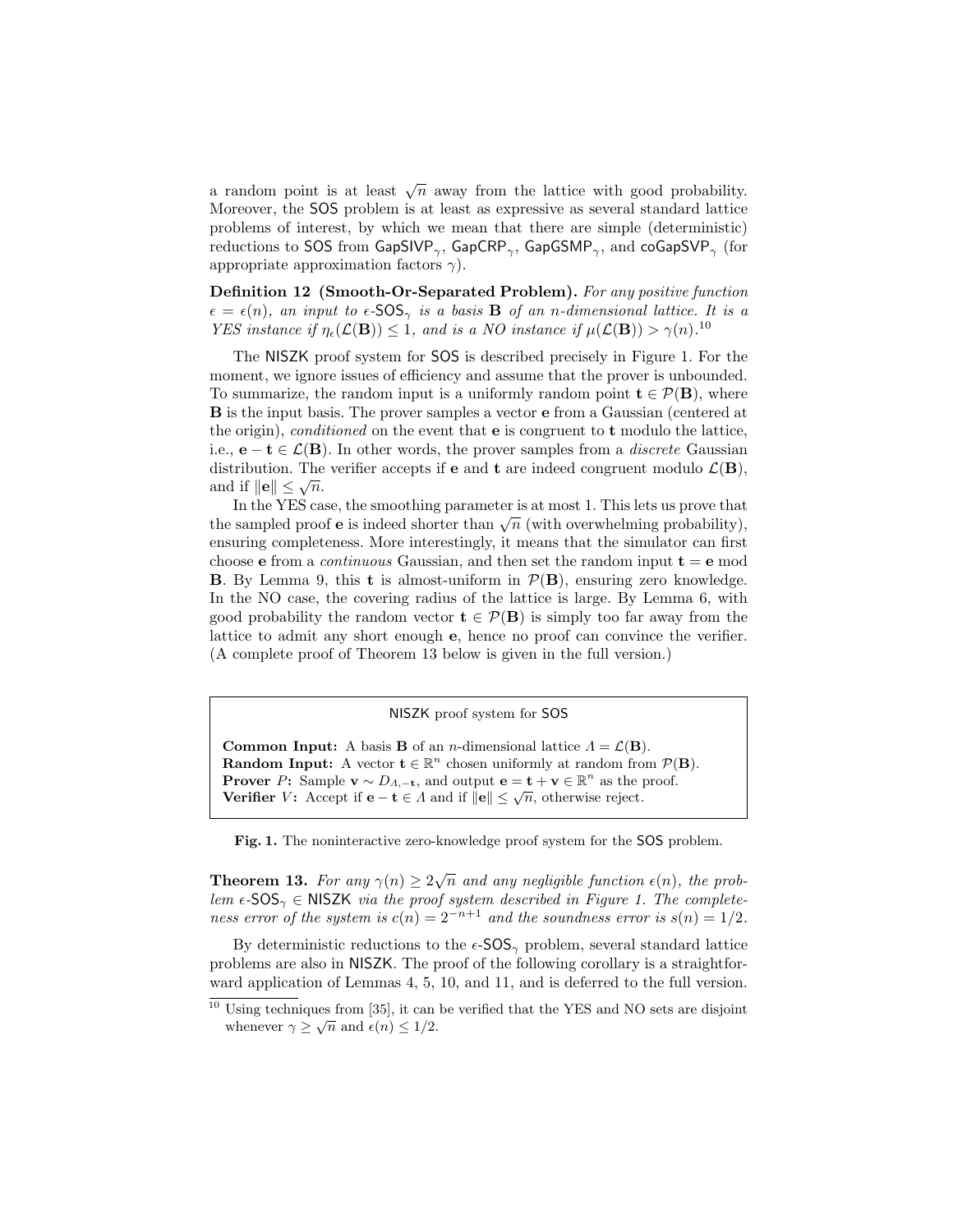**Corollary 14.** For every  $\gamma(n) \geq 1$  and any fixed  $\omega(\sqrt{\log n})$  function, there is a deterministic polynomial-time reduction from each of the following problems to  $\epsilon$ -SOS<sub>γ</sub> (for some negligible function  $\epsilon(n)$ ):

 $-$  GapSIVP $_{\gamma'}$ , GapCRP $_{\gamma'}$ , and GapGSMP $_{\gamma'}$  for any  $\gamma'(n)\geq 2\omega(\sqrt{\log n})\cdot\gamma(n),$  $\alpha$  coGapSVP<sub>γ'</sub> for any  $\gamma'(n) \ge 2\sqrt{n} \cdot \gamma(n)$ .

In particular, the problems GapSIVP<sub> $\gamma'$ </sub>, GapCRP<sub> $\gamma'$ </sub>, and GapGSMP<sub> $\gamma'$ </sub> for  $\gamma'(n) =$  $\omega(\sqrt{n\log n})$  and coGapSVP $_{4n}$  are in NISZK.

We now turn to the knowledge guarantee for the protocol. For a function  $\epsilon = \epsilon(n)$ , we define a relation  $R_{\epsilon}$  where an instance (for security parameter n) is a basis  $\mathbf{B} \subset \mathbb{R}^{n \times n}$  of a lattice having smoothing parameter  $\eta_{\epsilon}$  bounded by 1 (without loss of generality), and a witness for **B** is a full-rank set  $S \subset \mathcal{L}(B)$  of (without loss of generality), and a witness<br>lattice vectors having length at most  $2\sqrt{n}$ .

**Theorem 15.** For any positive  $\epsilon(n) \leq 1/3$ , the verifier described in Figure 1 is a knowledge verifier for relation  $R_{\epsilon}$  with nontriviality error  $c(n) = 2^{-n+1}$  and knowledge error  $\kappa(n) = \epsilon(n)/2$ .

Now consider the complexity of the prover in the protocol from Figure 1. Note that the prover has to sample from the discrete Gaussian distribution  $D_{\Lambda,-\mathbf{t}}$ (with parameter 1). For this purpose, we use a recent result of Gentry, Peikert and Vaikuntanathan [22, Theorem 4.1], which shows how to sample (within negligible statistical distance) from  $D_{\mathcal{L}(\mathbf{B}),s,\mathbf{t}}$  for any  $s \geq \|\tilde{\mathbf{B}}\| \cdot \omega(\sqrt{\log n})$ . The next corollary immediately follows (proof in the full version).

Corollary 16. The following problems admit NISZK proof systems with efficient  $\emph{provers:}$  GapSIV ${\sf P}_{\omega(\sqrt{n\log n})},$  GapCR ${\sf P}_{\omega(\sqrt{n\log n})},$   $\emph{and}$  coGapSV ${\sf P}_{\omega(n^{1.5}\sqrt{\log n})}.$ 

#### 3.1 Tighter Factors for coGapSVP

For coGapSVP, Corollaries 14 and 16 give NISZK proof systems only for  $\gamma(n) \geq$ 4n; with an efficient prover, the factor  $\gamma(n) = \omega(n^{1.5} \log n)$  is looser still.

Here we give a more sophisticated NISZK proof specifically for coGapSVP. The proof of the next theorem is given in the full version.

**Theorem 17.** For any  $\gamma(n) \ge 20\sqrt{n}$ , the problem coGapSVP<sub> $\gamma$ </sub> is in NISZK, via the proof system described in Figure 2.

*Furthermore, for any*  $\gamma(n) \geq \omega(n\sqrt{\log n})$ , the prover can be implemented Furthermore, for any  $\gamma(n) \geq \omega(n\sqrt{\log n})$ , the prover can be implemented<br>efficiently with an appropriate succinct witness. For any  $\gamma(n) \geq n/\sqrt{\log n}$ , the prover can be implemented efficiently as a quantum algorithm with a succinct classical witness.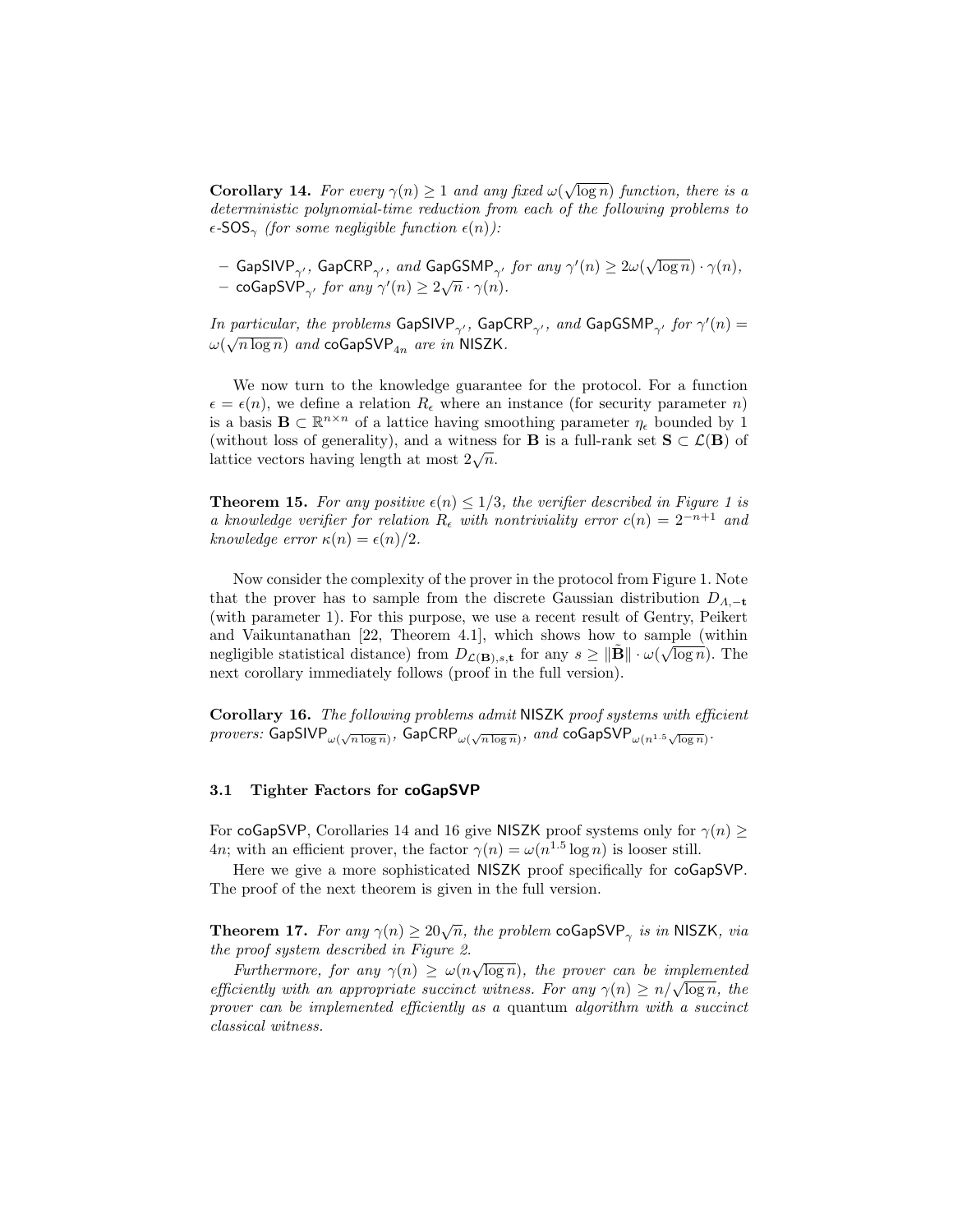|  |  |  |  | NISZK proof system for coGapSVP |
|--|--|--|--|---------------------------------|
|--|--|--|--|---------------------------------|

**Common Input:** A basis **B** of an *n*-dimensional lattice  $\Lambda = \mathcal{L}(\mathbf{B})$ . Let  $N =$  $10n^3 \log n$ . **Random Input:** Vectors  $\mathbf{t}_1, \ldots, \mathbf{t}_N \in \mathcal{P}(\mathbf{B}^*)$  chosen independently and uniformly at random from  $\mathcal{P}(\mathbf{B}^*)$ , defining the matrix  $\mathbf{T} \in (\mathcal{P}(\mathbf{B}^*))^N \subset \mathbb{R}^{n \times N}$ . **Prover** P: For each  $i \in [N]$ , choose  $\mathbf{v}_i \sim D_{\Lambda^*, -\mathbf{t}_i}$ , and let  $\mathbf{e}_i = \mathbf{t}_i + \mathbf{v}_i$ . The proof is the matrix  $\mathbf{E} \in \mathbb{R}^{n \times N}$ . Verifier  $V$ : Accept if both of the following conditions hold, otherwise reject: 1.  $\mathbf{e}_i - \mathbf{t}_i \in \Lambda^*$  for all  $i \in [N]$ , and 2. All the eigenvalues of the  $n \times n$  positive semidefinite matrix  $\mathbf{E} \mathbf{E}^T$  are at most 3N.



#### 3.2 NISZK for a Special Disjunction Language

Here we consider a special language that is structurally similar to the disjunction of many  $\mathsf{coGapSVP}_{\gamma}$  instances. For simplicity, we abuse notation and identify lattices with their arbitrary bases in problem instances.

 $\mathbf D$ efinition 18. For a prime  $q,$  an input to <code>OR-coGapSVP</code>  $_{\!q,\gamma}^{k}$  is an n-dimensional lattice  $\Lambda$  such that  $\lambda_1(\Lambda) > \gamma(n)$ , and k superlattices  $\Lambda_j \supset \Lambda$  for  $j \in [k]$  such that the quotient groups  $\Lambda^*/\Lambda_j^*$  are all isomorphic to the additive group  $G=\mathbb{Z}_q$ .

It is a YES instance if  $\lambda_1(\Lambda_i) > \gamma(n)$  for some  $i \in [k]$ , and is a NO instance if  $\lambda_1(\Lambda_i) \leq 1$  for every  $i \in [k]$ .

Theorem 19 below relates to the OR-coGapSVP<sup>2</sup><sub>q, $\gamma$ </sub> problem; it generalizes to any  $k > 2$  with moderate changes (mainly, the  $\sqrt{q}$  factors in the statement of Theorem 19 become  $q^{(k-1)/k}$  factors).

**Theorem 19.** For prime  $q \ge 100$  and  $\gamma(n) \ge 40\sqrt{qn}$ , OR-coGapSVP<sup>2</sup><sub>9, $\gamma$ </sub> is in NISZK.

 $\mathcal{L}$ n.<br>Furthermore, if  $\gamma(n) \geq 40\sqrt{q} \cdot \omega(n\sqrt{\log n})$ , then the prover can be implemented efficiently with appropriate succinct witnesses.

## References

- 1. Dorit Aharonov and Oded Regev. Lattice problems in NP ∩ coNP. J. ACM, 52(5):749–765, 2005. Preliminary version in FOCS 2004.
- 2. William Aiello and Johan Håstad. Statistical zero-knowledge languages can be recognized in two rounds. J. Comput. Syst. Sci., 42(3):327-345, 1991. Preliminary version in FOCS 1987.
- 3. Miklós Ajtai. The shortest vector problem in  $L_2$  is NP-hard for randomized reductions (extended abstract). In STOC, pages 10–19, 1998.
- 4. Miklós Ajtai. Generating hard instances of lattice problems. Quaderni di Matematica, 13:1–32, 2004. Preliminary version in STOC 1996.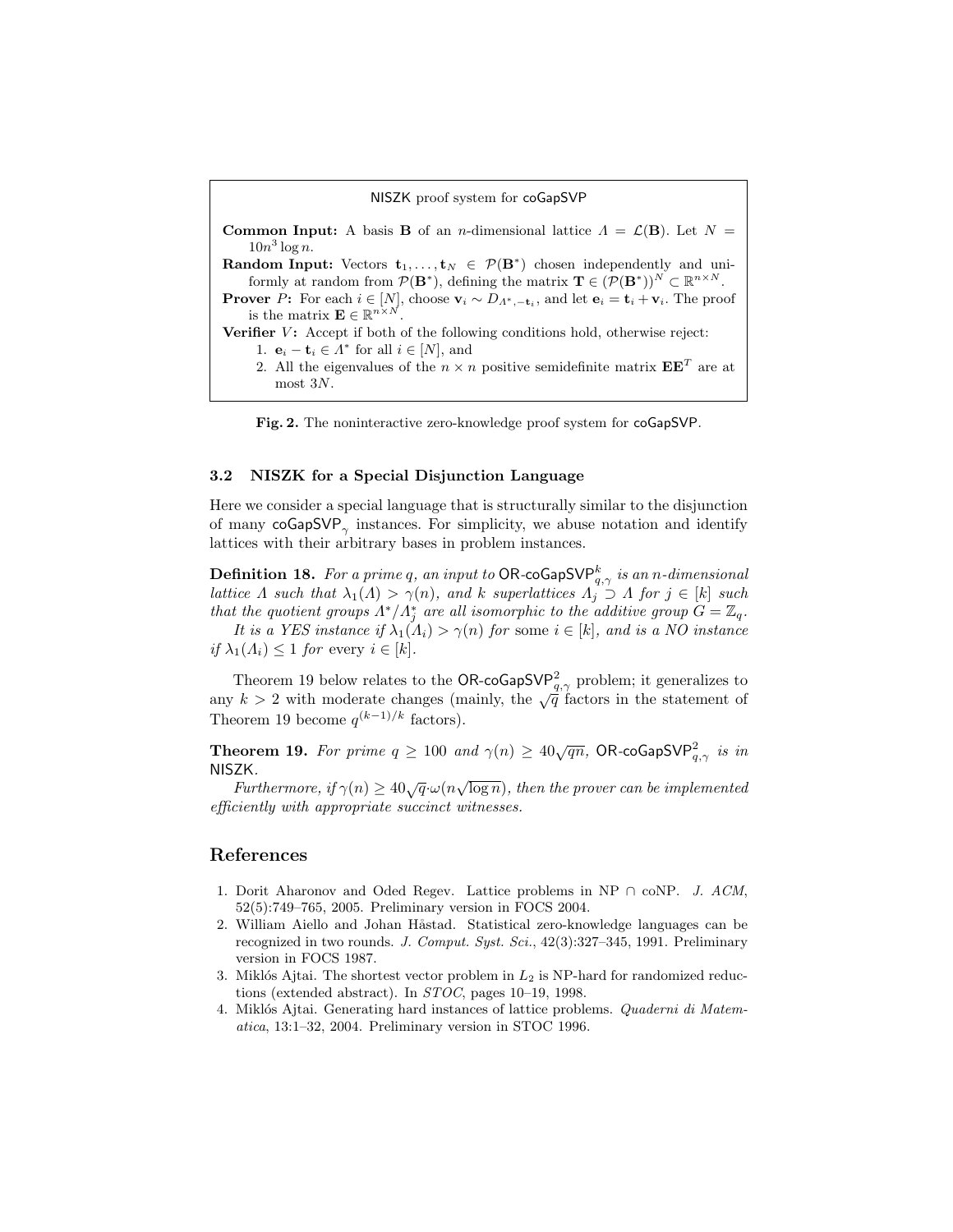- 5. Miklós Ajtai, Ravi Kumar, and D. Sivakumar. A sieve algorithm for the shortest lattice vector problem. In STOC, pages 601–610, 2001.
- 6. Miklós Ajtai, Ravi Kumar, and D. Sivakumar. Sampling short lattice vectors and the closest lattice vector problem. In IEEE Conference on Computational Complexity, pages 53–57, 2002.
- 7. László Babai. Trading group theory for randomness. In  $STOC$ , pages  $421–429$ , 1985.
- 8. Wojciech Banaszczyk. New bounds in some transference theorems in the geometry of numbers. Mathematische Annalen, 296(4):625–635, 1993.
- 9. Mihir Bellare and Oded Goldreich. On defining proofs of knowledge. In CRYPTO, pages 390–420, 1992.
- 10. Michael Ben-Or, Oded Goldreich, Shafi Goldwasser, Johan Håstad, Joe Kilian, Silvio Micali, and Phillip Rogaway. Everything provable is provable in zeroknowledge. In CRYPTO, pages 37–56, 1988.
- 11. Johannes Blömer and Stefanie Naewe. Sampling methods for shortest vectors, closest vectors and successive minima. In ICALP, pages 65–77, 2007.
- 12. Johannes Blömer and Jean-Pierre Seifert. On the complexity of computing short linearly independent vectors and short bases in a lattice. In STOC, pages 711–720, 1999.
- 13. Manuel Blum, Alfredo De Santis, Silvio Micali, and Giuseppe Persiano. Noninteractive zero-knowledge. SIAM J. Comput., 20(6):1084–1118, 1991. Preliminary version in STOC 1998.
- 14. Manuel Blum, Paul Feldman, and Silvio Micali. Non-interactive zero-knowledge and its applications (extended abstract). In STOC, pages 103–112, 1988.
- 15. Alfredo De Santis, Giovanni Di Crescenzo, and Giuseppe Persiano. The knowledge complexity of quadratic residuosity languages. Theor. Comput. Sci., 132(2):291– 317, 1994.
- 16. Alfredo De Santis, Giovanni Di Crescenzo, and Giuseppe Persiano. Randomnessefficient non-interactive zero-knowledge (extended abstract). In ICALP, pages 716–726, 1997.
- 17. Alfredo De Santis, Giovanni Di Crescenzo, Giuseppe Persiano, and Moti Yung. Image density is complete for non-interactive-SZK (extended abstract). In ICALP, pages 784–795, 1998.
- 18. Cynthia Dwork and Moni Naor. Zaps and their applications. In FOCS, pages 283–293, 2000.
- 19. Uriel Feige, Dror Lapidot, and Adi Shamir. Multiple noninteractive zero knowledge proofs under general assumptions. SIAM J. Comput., 29(1):1–28, 1999. Preliminary version in FOCS 1990.
- 20. Lance Fortnow. The complexity of perfect zero-knowledge (extended abstract). In STOC, pages 204–209, 1987.
- 21. Rosario Gennaro, Daniele Micciancio, and Tal Rabin. An efficient non-interactive statistical zero-knowledge proof system for quasi-safe prime products. In ACM Conference on Computer and Communications Security, pages 67–72, 1998.
- 22. Craig Gentry, Chris Peikert, and Vinod Vaikuntanathan. Trapdoors for hard lattices and new cryptographic constructions. In STOC, pages 197–206, 2008.
- 23. Oded Goldreich and Shafi Goldwasser. On the limits of nonapproximability of lattice problems. J. Comput. Syst. Sci., 60(3):540–563, 2000. Preliminary version in STOC 1998.
- 24. Oded Goldreich, Silvio Micali, and Avi Wigderson. Proofs that yield nothing but their validity or all languages in NP have zero-knowledge proof systems. J. ACM, 38(3):691–729, 1991. Preliminary version in FOCS 1986.